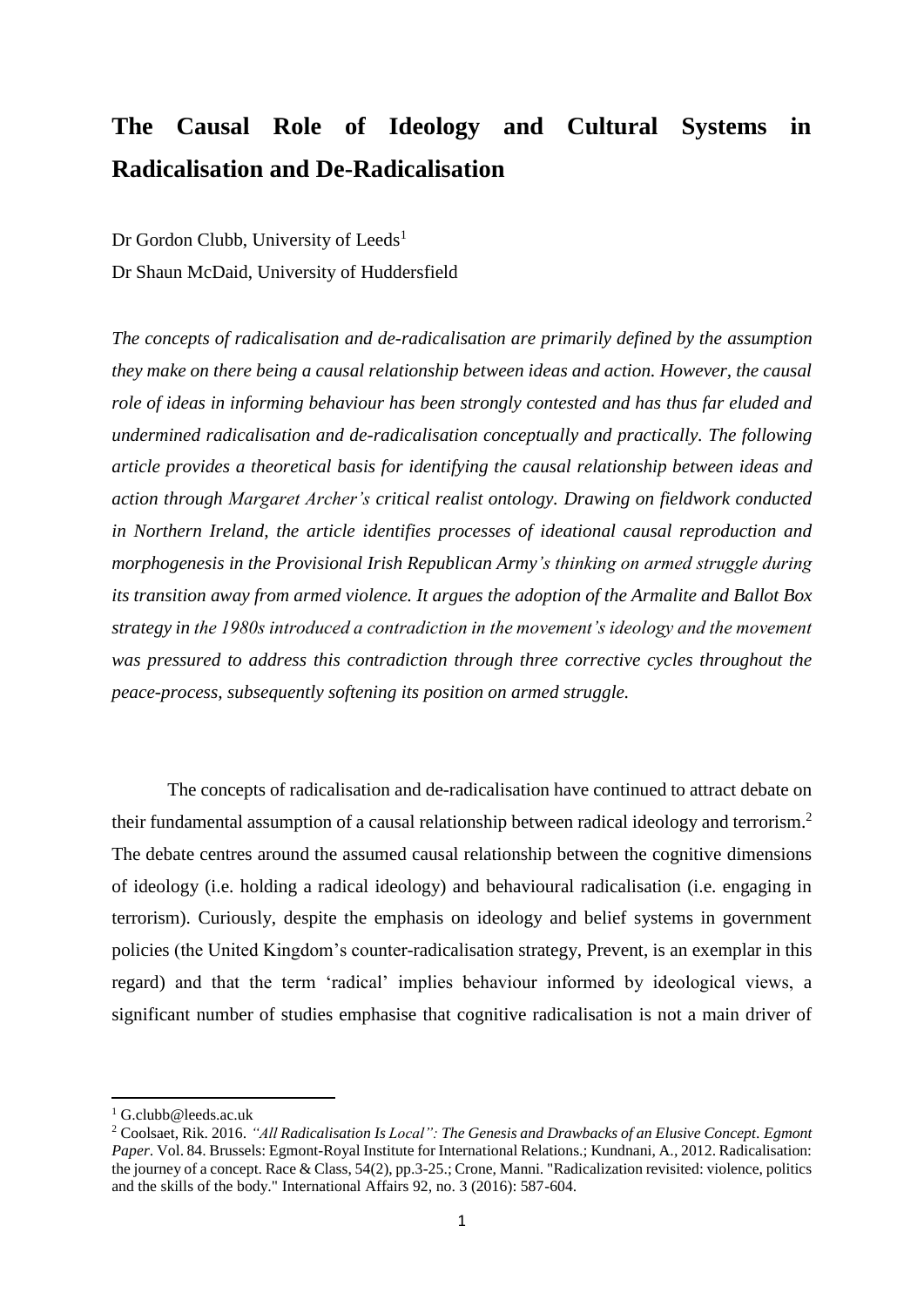terrorism. <sup>3</sup> However, understanding the causal relationship between cognitive radicalisation and behavioural radicalisation is important because it distinguishes the concept of radicalisation from the other processes of mobilisation, psychological and behavioural causes of terrorism. Maintaining the concept of radicalisation without sufficiently identifying a distinct causal process between ideology and behaviour is untenable given the problematic use of the term insofar as associated policies are accused of creating 'suspect communities'. <sup>4</sup> The concept of radicalisation and related policies such as de-radicalisation interventions are entirely dependent on a case being made for the causal role of ideology; a case which has failed to be sufficiently made in academia or policy.<sup>5</sup>

The radicalisation causal debate, both for and against, is premised on the distinction and relationship between cognitive and behavioural dimensions of radicalisation. The article follows others who have identified the cognitive-behavioural framework as problematic in understanding the role of ideology in radicalisation and in engagement in terrorism.<sup>6</sup> Yet while others criticise the dualistic nature of the framework,<sup>7</sup> the problem derives from the conflation of ideas and agency *through* the separation between cognition and behaviour. The article outlines Margaret Archer's critical realist approach on Cultural Systems to provide ontological space for identifying the causal powers of radical ideology and belief systems in facilitating terrorism and political violence – causal powers that need to be identified for radicalisation and de-radicalisation to make sense conceptually. The purpose is to contribute to the theoretical debate by firstly outlining how the world of ideas has independent causal power over behaviour. In the article, behaviour is understood to also encompass 'ideational behaviour', in other words dialogue between and communication of ideas by agency, which the concept of radicalisation tends to miss through its characterisation of behaviour predominantly in its physical aspects. Archer's approach focuses on the causal relationship between ideas and how

<sup>5</sup> Kundnani, A., 2012. Radicalisation: the journey of a concept. Race & Class,  $54(2)$ , pp.3-25.

<sup>3</sup> Moskalenko, Sophia, and Clark McCauley. "Measuring political mobilization: The distinction between activism and radicalism." Terrorism and political violence 21, no. 2 (2009): 239-260.; Githens-Mazer, Jonathan and Lambert, R., 2010. Why conventional wisdom on radicalization fails: the persistence of a failed discourse. *International Affairs*, *86*(4), pp.889-901.; Hafez, Mohammed, and Creighton Mullins. "The radicalization puzzle: a theoretical synthesis of empirical approaches to homegrown extremism." Studies in Conflict & Terrorism (2015).; Crone, Manni. "Radicalization revisited: violence, politics and the skills of the body." International Affairs 92, no. 3 (2016): 587-604.; Richards, Anthony. "From terrorism to 'radicalization'to 'extremism': counterterrorism imperative or loss of focus?." International Affairs 91, no. 2 (2015): 371-380.

<sup>4</sup> See Heath‐Kelly, C., 2013. Counter‐Terrorism and the Counterfactual: Producing the 'Radicalisation'Discourse and the UK PREVENT Strategy. *The British Journal of Politics & International Relations*, *15*(3), pp.394-415.

<sup>6</sup> Neumann, Peter R. "The trouble with radicalization." International Affairs 89, no. 4 (2013): Pg. 881; Elshimi, Mohammed. "De-radicalisation interventions as technologies of the self: a Foucauldian analysis." Critical Studies on Terrorism 8, no. 1 (2015): 110-129.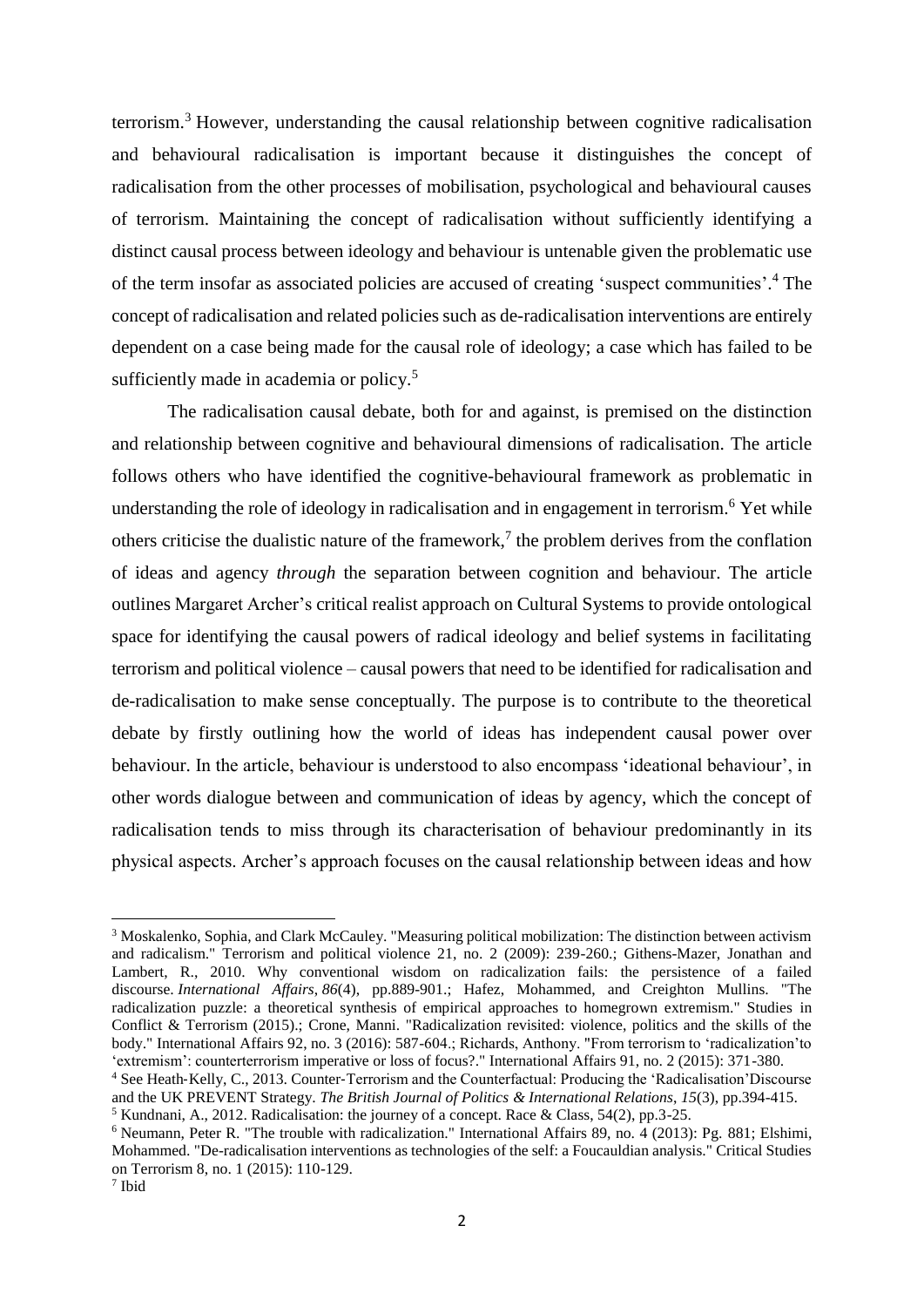agents use, reproduce or conceal ideas, and while it is out of the scope of the paper to directly link this causal role to engagement in terrorism, the article provides a theoretical foundation for understanding the importance of ideas by exploring how ideational change relates to and facilitates disengagement from terrorism and political violence.

### **Radicalisation and Problems of Conflationary Theorising**

The main premise of the article is that existing studies on radicalisation and deradicalisation are primarily based on ontologies which limit causal exposition of the ideational world by conflating structure/culture (the world of ideas) with agency. If radicalisation and by extension de-radicalisation is to have any conceptual and practical usefulness, it must account for the causal role of ideas on agency. Most studies on radicalisation – while embracing causal complexity - are influenced by a positivist understanding of causality as something identified through the study of patterns of observed events and therefore the absence of observable mechanisms means the causal role of ideology is dismissed or diminished. To defend against this criticism, studies invoke identity markers, cultures, religious systems of belief, sects or ideologies. However, positivist frameworks are limited in identifying their causal mechanisms and therefore lead to essentialising of the ideational space. As a result, studies have problematised the over-emphasis on ideology and Islam in particular,<sup>8</sup> highlighting the wider political dimensions of the process and that behavioural radicalisation can cause cognitive radicalisation instead of the other way around.<sup>9</sup> However this leaves the ideological dimension still problematically conceptualised and in needing of being addressed. Thus the discussion on causality within the context of radicalisation is trapped between a positivist ontology that accepts that ideas inform action in a causal (but unobservable) way, and a post-positivist rejection of this assumption. As a result the article proposes an alternative approach which can identify the causal power of the ideational space with regard to radicalisation and deradicalisation. The contribution of a critical realist approach to conceptualising radicalisation is its ontology allows causal explanations of unobservable phenomenon which positivist, constructivist and post-structuralist approaches do not. <sup>10</sup> Critical realist analytical dualism

<sup>8</sup> Kundnani, A., 2012. Radicalisation: the journey of a concept. Race & Class, 54(2), pp.3-25.

<sup>&</sup>lt;sup>9</sup> Crone, Manni. "Radicalization revisited: violence, politics and the skills of the body." International Affairs 92, no. 3 (2016): 587-604.

<sup>10</sup> Patomäki, H. and Wight, C., 2000. After postpositivism? The promises of critical realism. *International Studies Quarterly*, *44*(2), pp.213-237.; Kurki, M., 2006. Causes of a divided discipline: rethinking the concept of cause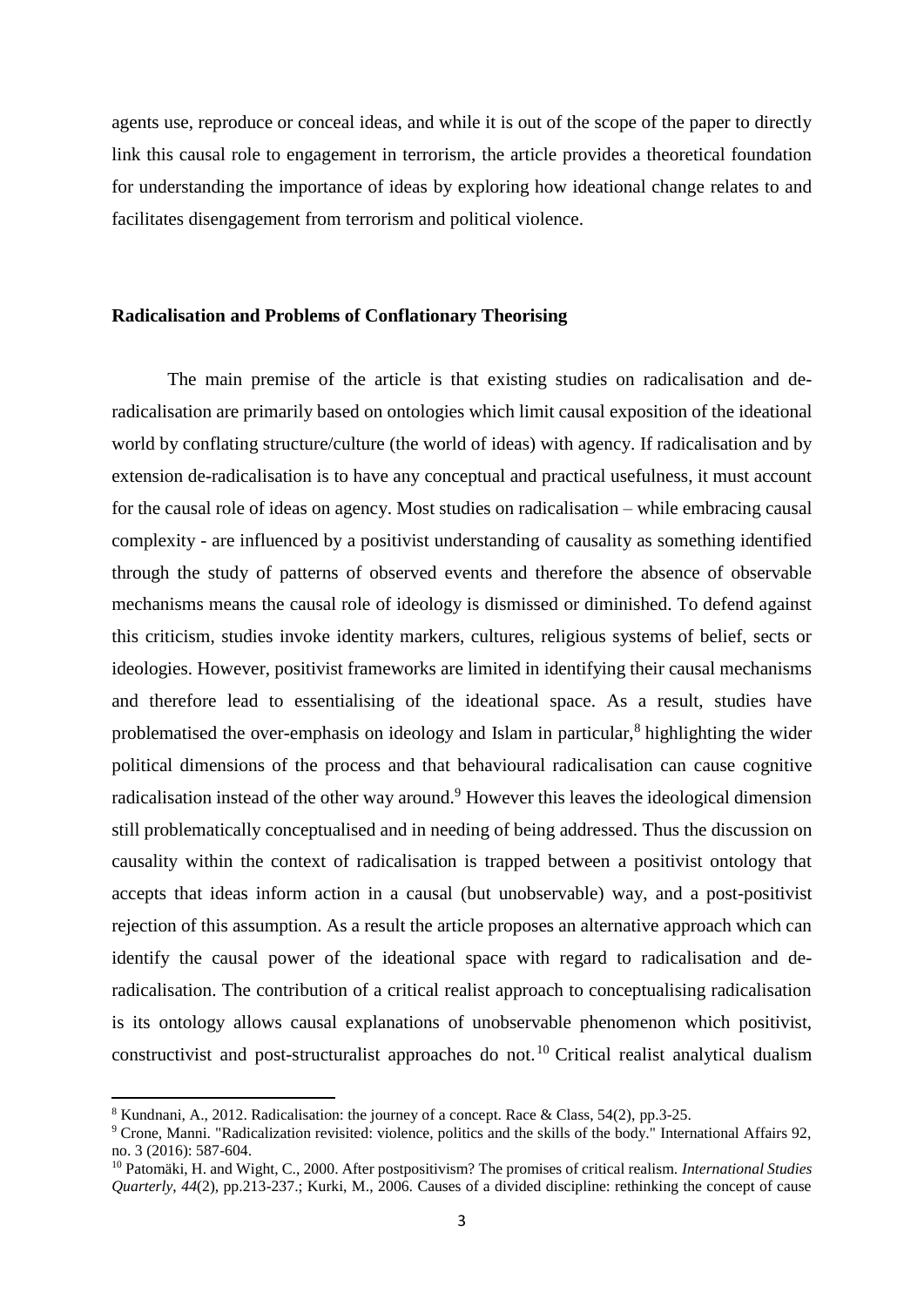emphasises a separation of the two over time to analyse the interaction and identify the real causal mechanisms of structure/culture and agency.<sup>11</sup> A later section will discuss culture and agency specifically, as it is argued this constitutes the domain where radicalisation and deradicalisation is partly relevant.<sup>12</sup> However, the first objective is to outline how conflationary theorising within radicalisation is problematic and to make the case for analytical dualism which involves distinguishing between culture – or the world of ideas - and agency to identify causal powers of the two.<sup>13</sup>

For Archer, conflation is problematic because it challenges attempts to explain the causal powers of structure and agency.<sup>14</sup> Of course, she recognises that the tendency toward conflation is precisely because they are essentially one and the same – people make structures. However, the conflation of structure and agency precludes an adequate account of social stability and change because it fails to incorporate temporality.<sup>15</sup> By making agency dependent upon structure, or vice versa, these approaches automatically preclude any two-way interplay between the two levels by removing autonomy from either structure or agency.<sup>16</sup> Debates on radicalisation and causality are informed by conflationary theorising and the article contends that the lack of progress within the debate is due to this ontological impasse.<sup>17</sup> Studies on radicalisation and the interplay between ideology and behaviour have been limited because, in various ways, they have conflated ideologies, religions and systems of beliefs ('the parts') with the interests, norms, discourses and attitudes of agency ('the people'). The process of identityseeking, cognitive-openings, in-group bonding, othering and dehumanisation are shown to facilitate individual engagement in violence<sup>18</sup> however these are properties of agency and

in International Relations theory. *Review of International Studies*, *32*(2), pp.189-216.; Kurki, M., 2007. Critical realism and causal analysis in international relations. *Millennium*, *35*(2), pp.361-378.

<sup>&</sup>lt;sup>11</sup> Archer, M.S., 1995. *Realist social theory: The morphogenetic approach*. Cambridge university press.

<sup>&</sup>lt;sup>12</sup> It is partly relevant because many of the processes which shape radicalisation and de-radicalisation are properties of agency.

<sup>&</sup>lt;sup>13</sup> Archer, M.S., 1996. Culture and agency: The place of culture in social theory. Cambridge University Press.

<sup>&</sup>lt;sup>14</sup> Archer, M.S., 1995. *Realist social theory: The morphogenetic approach*. Cambridge university press.; Archer, M.S., 1996. Culture and agency: The place of culture in social theory. Cambridge University Press.; Archer, M.S. ed., 2013. *Social morphogenesis*. Springer Science & Business Media

<sup>15</sup> Archer, M.S., 1995. *Realist social theory: The morphogenetic approach*. Cambridge university press. Pg. 79 <sup>16</sup> Ibid

<sup>&</sup>lt;sup>17</sup> Kurki, M., 2006. Causes of a divided discipline: rethinking the concept of cause in International Relations theory. *Review of International Studies*, *32*(2), pp.189-216.; Kurki, M., 2007. Critical realism and causal analysis in international relations. *Millennium*, *35*(2), pp.361-378.

<sup>18</sup> Sageman, M., 2011. *Leaderless jihad: Terror networks in the twenty-first century*. University of Pennsylvania Press.; Wiktorowicz, Q., 2005. *Radical Islam rising: Muslim extremism in the West*. Rowman & Littlefield Publishers.; Kruglanski, Arie W., Michele J. Gelfand, Jocelyn J. Bélanger, Anna Sheveland, Malkanthi Hetiarachchi, and Rohan Gunaratna. "The psychology of radicalization and deradicalization: How significance quest impacts violent extremism." *Political Psychology* 35, no. S1 (2014): 69-93. Hafez, Mohammed, and Creighton Mullins. "The radicalization puzzle: a theoretical synthesis of empirical approaches to homegrown extremism." Studies in Conflict & Terrorism (2015).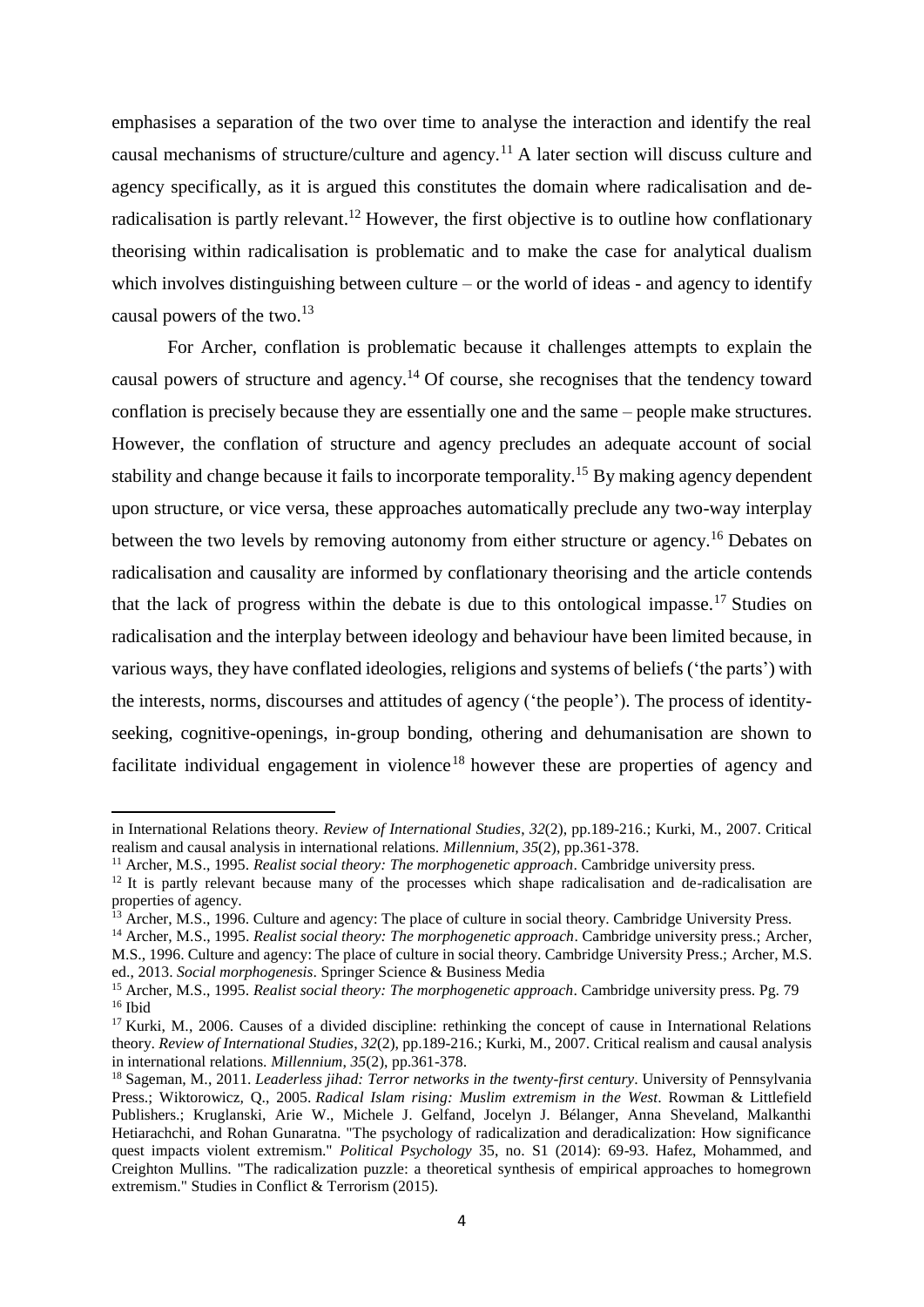socio-cultural interaction and are irreducible to identities and ideas which they draw upon. Radical ideas are the products of agential reproduction and innovation with the intent to serve agential personal and political interests<sup>19</sup> however their analysis together means causal statements on radical ideas are presented as the progenitors of action or vice versa without clear exposition of the relationship between the two. Thus the causal properties of each is conflated into essentialist notions of Islam<sup>20</sup> or into 'rationalist man'.<sup>21</sup> Most conflationary perspectives make the distinction between cognitive and behavioural radicalisation to underline there is no empirical conveyor-belt between the two and therefore that radical ideology has no significant causal power. In their comprehensive study of radicalisation, McCauley and Moskalenko argue there is no conveyor-belt from legal activism or radical ideology toward engaging in radical activism, arguing that ideology is not the 'center of gravity' of those engaged in terrorism but is more important as a rationalisation rather than a prime mover.<sup>22</sup> Thus, the inherent causal assumptions within the concept of radicalisation are in tension with how it has been approached ontologically; conflationary theorising has limited causality to the observable, making radicalisation seem both insignificant and discursively harmful, producing little to no empirical evidence of a relationship but being sustained in part by political interest. However, the lack of an observable causal relationship does not mean one does not exist. The central conceptual problem is in fact due to the distinction made between cognitive and behavioural radicalisation, however the problem with this dualism is that it is not actually a dualism in terms of structure and agency which would facilitate causal analysis. The distinction between cognitive and behavioural radicalisation captures agency atemporally which from Archer's perspective would still constitute conflation, thereby obfuscating the *independent* causal properties emergent from structural and cultural systems.

In summary, the cognitive-behavioural radicalisation framework has been limited in understanding the ideational dimensions of radicalisation and existing critical responses to this have been based on conflationary theorising too which also challenge causal exposition.<sup>23</sup> It is

<sup>&</sup>lt;sup>19</sup> See Hegghammer, T., 2010. The rise of Muslim foreign fighters: Islam and the globalization of Jihad. *International Security*, *35*(3), pp.53-94. And Moghadam, A., 2009. Motives for martyrdom: Al-Qaida, Salafi Jihad, and the spread of suicide attacks. *International Security*, *33*(3), pp.46-78.

<sup>&</sup>lt;sup>20</sup> As effectively critiqued by Kundnani, A., 2012. Radicalisation: the journey of a concept. Race & Class, 54(2), pp.3-25.

<sup>21</sup> Archer, M.S., 1995. *Realist social theory: The morphogenetic approach*. Cambridge university press.

<sup>&</sup>lt;sup>22</sup> McCauley, Clark, and Sophia Moskalenko. Friction: How radicalization happens to them and us. Oxford university Press, 2011.

<sup>&</sup>lt;sup>23</sup> Neumann, Peter R. "The trouble with radicalization." International Affairs 89, no. 4 (2013): Pg. 881; Elshimi, Mohammed. "De-radicalisation interventions as technologies of the self: a Foucauldian analysis." Critical Studies on Terrorism 8, no. 1 (2015): 110-129.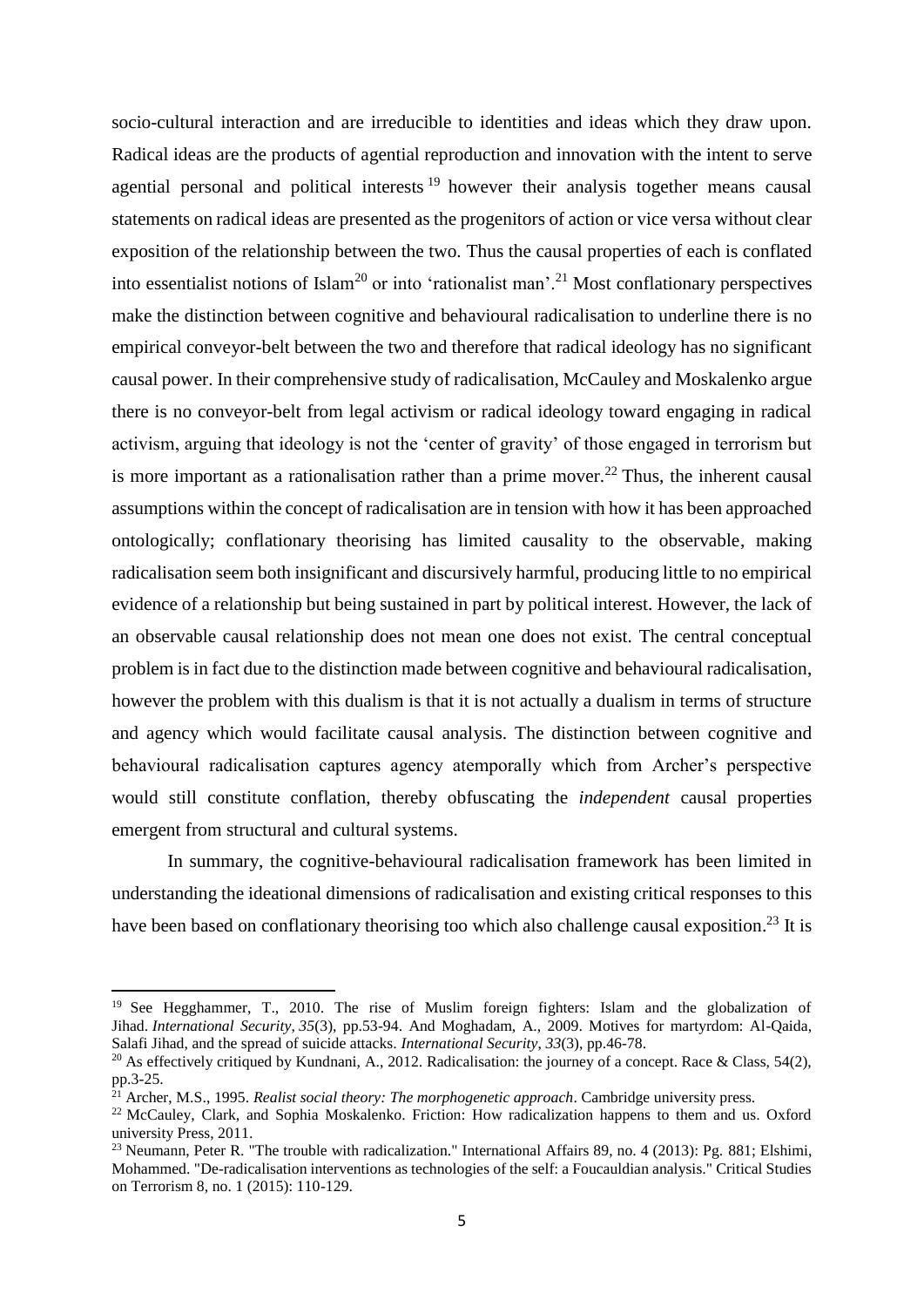argued here that analytical dualism can provide causal explanations of the relationship between radical ideology and behaviour. Analytical dualism has been extensively utilised to distinguish how structural causal mechanisms shape policy-making, business organisation and the evolution of terrorism.<sup>24</sup> Archer's work on the Cultural System can contribute to debates on radicalisation by analytically separating culture and behaviour to understand the ideational causal mechanisms underlying radicalisation and de-radicalisation. <sup>25</sup> The article separates the 'structural' parts of ideas – the Cultural System – from the 'agential' parts of ideas in order to better analyse the causal relationship between it and agency. Thus rather than merge cognitive and behavioural radicalisation together to better explain the interplay between the two as Neumann suggests,  $26$  the way to explain the relationship is to analytically identify and separate the systemic and agential components of ideology which the cognitive-behavioural framework conflates together.

#### **Cultural Systems and Radicalisation**

Analytical dualism is applied by Archer to the world of ideas by distinguishing between the Cultural System and Socio-Cultural Interaction. The former refers to the relations between the components of culture – such as bodies of ideas, theories, ideologies – and the latter to the relationships between cultural agents – such as teacher to student.<sup>27</sup> These are separated to avoid conflation and better understand the causal relationship of one over the other and how the 'people and the parts' transforms over time. Temporality is fundamental to the approach: agents are born into a world that is not of their making. In other words, they are born into a stratified world which constrains and enables their behaviour by providing costs/benefits, but it does not determine it. Due to where agents are placed upon birth, they have vested interests in either maintaining or changing structures/culture. To understand social change Archer analyses the interaction between structure/culture and agency over time in three stages in the morphogenetic cycle. In each of these stages, she studies the relationship between structure and agency, culture and agency, and intersection points between these two analytically separated worlds. The morphogenesis of culture is explored in four propositions made by Archer: 1) there

 $\overline{a}$ 

<sup>&</sup>lt;sup>24</sup> Lyon, Christopher, and John R. Parkins. "Toward a Social Theory of Resilience: Social Systems, Cultural Systems, and Collective Action in Transitioning Forest-Based Communities." Rural Sociology 78, no. 4 (2013): 528-549.; Knio, Karim. "Structure, Agency And Hezbollah: a Morphogenetic View." *Third World Quarterly* 34, no. 5 (2013): 856-872.; Willmott, Robert. "The place of culture in organization theory: introducing the morphogenetic approach." Organization 7, no. 1 (2000): 95-128.

<sup>&</sup>lt;sup>25</sup> Archer, M.S., 1996. Culture and agency: The place of culture in social theory. Cambridge University Press.

<sup>&</sup>lt;sup>26</sup> Neumann, Peter R. "The trouble with radicalization." International Affairs 89, no. 4 (2013): Pg. 881

 $27$  Archer, M.S., 1996., pg. xviii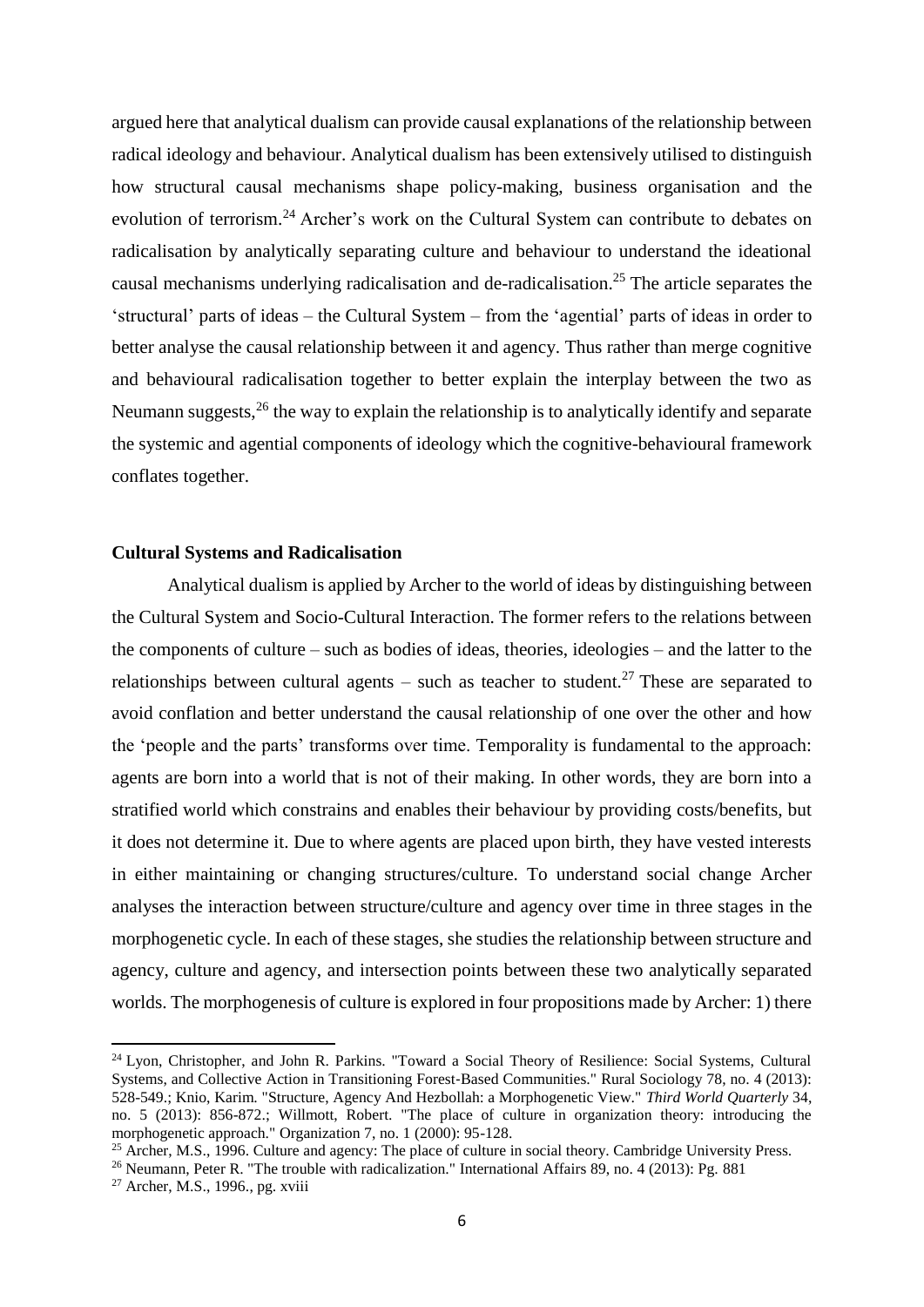are logical relationships between components of the Cultural System; 2) there are causal influences exerted by the Cultural System on the Socio-Cultural level; 3) there are causal relationships between groups and individuals at the Socio-Cultural level; and 4) there is elaboration of the Cultural System due to the Socio-Cultural level modifying current logical relationships and introducing new ones.<sup>28</sup> The separation of the two is premised on the notion that the Cultural System originates from Socio-Cultural interaction but that "over time a stream of intelligibilia escape their progenitors and acquire autonomy as denizens of World Three, after which time we can examine how they act back on subsequent generations of people".<sup>29</sup> The vast majority of studies on radicalisation have been conducted at the stage of Socio-Cultural interaction yet Archer's theory would identify the causal properties of ideology emerging at the Cultural System stage.

Presenting an argument that ideas are ontologically real is obviously controversial. Yet causal exposition of ideology (for or against) is essential given the social impact of the radicalisation discourse. Even within critical realism the application of analytical dualism to the world of ideas has been critiqued with alternative conceptions emphasising the salience of norm-circles for example.<sup>30</sup> Nevertheless, this distinction is made to understand the causal properties of holding ideas in and of themselves as much as possible (as this is the core claim of radicalisation). This distinction is not to claim it is more causally important than or even equal to the influence of holding norms and interests in shaping behaviour: indeed, the more appropriate explanations of why agents engage in terrorism and political violence can be accounted for in socio-cultural interaction, yet as mentioned, it is difficult to identify the role of ideas causally in this interaction. Given the potentially controversial nature of claiming that ideas have independent causal powers, the article focuses on making the case that the cultural system shapes ideational reproduction and morphogenesis but this is not intended to diminish the salience of radicalisation research at the socio-cultural level.

The article argues that the logical relations between components of the cultural system exercise causal influence over people. The causal influence of the Cultural System is through

<sup>28</sup> Ibid, pg. 143

 $^{29}$  Ibid, pg. 144

<sup>30</sup> Elder-Vass, D., 2010. *The causal power of social structures: Emergence, structure and agency*. Cambridge University Press.; Archer, M.S. and Elder-Vass, D., 2012. Cultural system or norm circles? An exchange. *European Journal of Social Theory*, *15*(1), pp.93-115.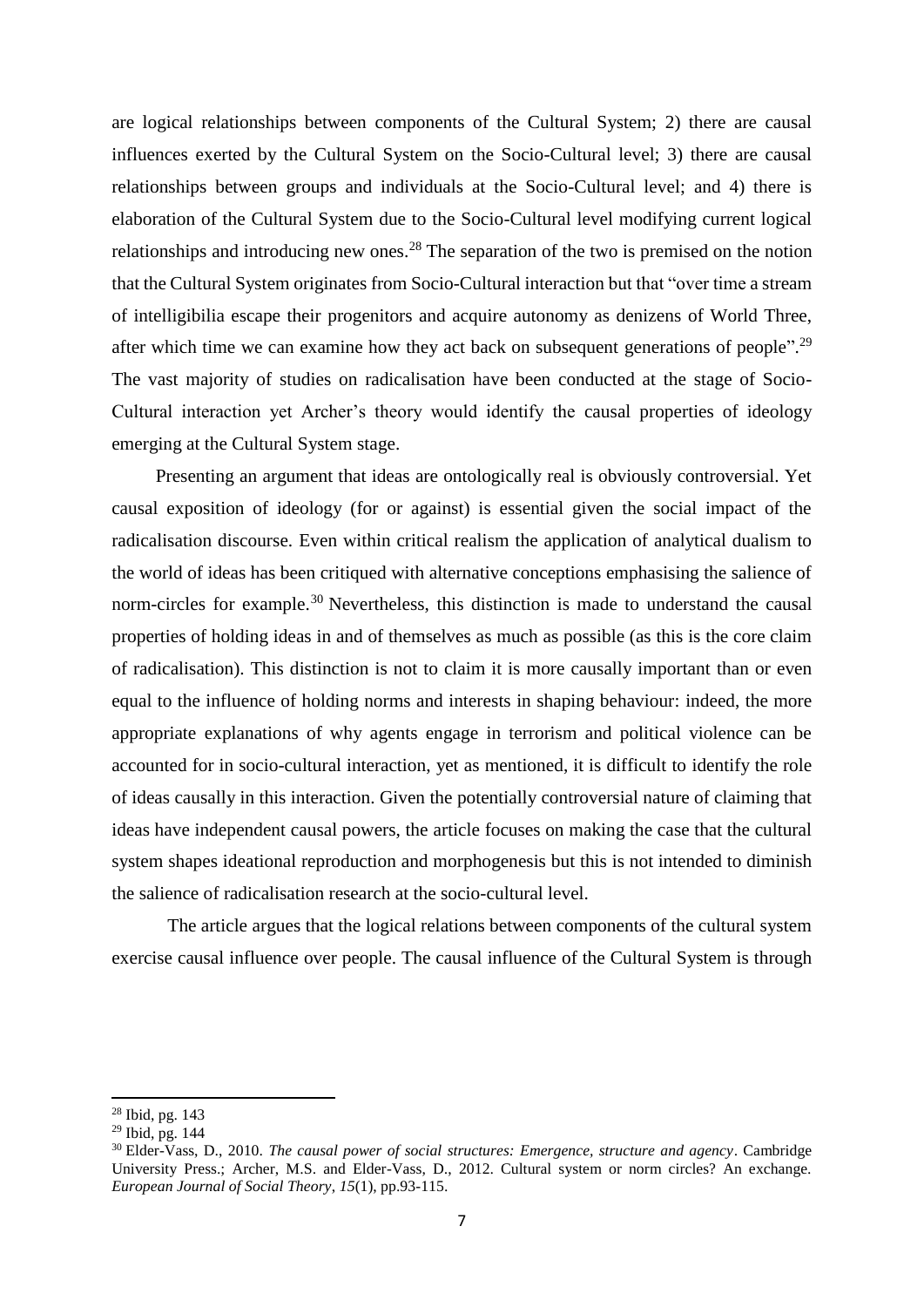agents holding theories or beliefs *which stand in particular logical relationships* to other theories or beliefs. $31$  Archer argues:

'[T]he maintenance of ideas which stand in manifest logical *contradiction or complementarity* to others, places their holders in different ideational positions. The logical properties of their theories or beliefs create entirely different situational logics for them. These effects mould the context of cultural action and in turn condition *different* [emphasis added] patterns of ideational development'.<sup>32</sup>

Constraining contradictions are a property of the Cultural System and if two ideas (A and B) are logically inconsistent it exerts a constraint upon actors who wish to maintain one of these ideas. By invoking idea A they also evoke idea B and with it the logical contradiction between them because idea A cannot stand alone without idea B.<sup>33</sup> Idea B cannot be simply repudiated by those who hold idea A due to their intertwined nature. Therefore 'those adhering to A are in a situation where the survival of A depends upon their repairing the inconsistency with B. Since the relationship between A and B is a genuine logical contradiction then its direct resolution is logically impossible. Corrective manoeuvres are mandatory, but they require substantial theoretical work'.<sup>34</sup> However it is important to emphasise that the causal influence of the cultural system is not deterministic. The second type of systemic relations is defined by 'concomitant compatibility', which refers to cultural systems where invoking idea A ineluctably invokes idea B, 'but since the B upon which this A depends is consistent with it, then B buttresses adherence to A. Consequently A occupies a congenial environment of ideas, the exploration of which…yields a treasure trove of reinforcement, clarification, confirmation and vindication – because of the logical consistency of the items involved'.<sup>35</sup> The compatibility between ideas also acts as a constraint upon agency because it 'guides thought and action along

 $31$  Archer, M.S., 1996. Culture and agency: The place of culture in social theory. Cambridge University Press. Pg. 144

<sup>32</sup> Ibid, pg. 145

<sup>33</sup> Ibid, pg. 148

<sup>34</sup> Ibid, pg. 149

<sup>&</sup>lt;sup>35</sup> Archer, M.S., 1996. Culture and agency: The place of culture in social theory. Cambridge University Press. Pg. 153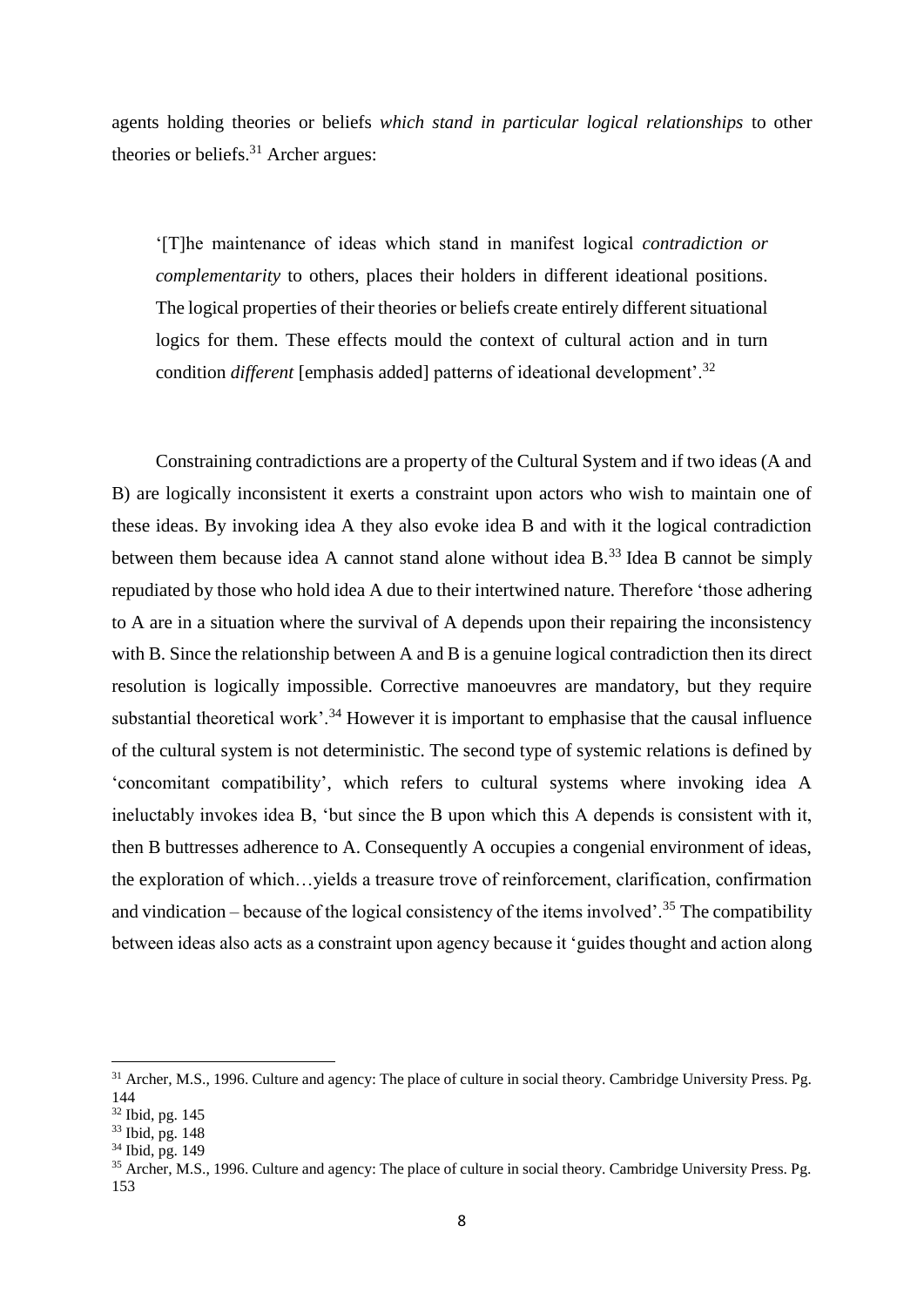a smooth path, but over time this wears a deeper and deeper groove in which thoughts and deeds become enrutted'.<sup>36</sup>

Archer's work on Cultural Systems, therefore, can contribute to our understanding the causal role of ideology which underpins radicalisation by separating the world of ideas from socio-cultural interaction, with the world of ideas consisting of logically related ideas which stand in contradiction or complementarity to one another. Thus, the independent causal power of ideology does not emerge from the type of ideology but the relationship between ideas which agency draws upon. Ideology exerts causal power over agency by providing situational guidance to either seek to modify contradictions within a system of thought or to explore similar ideas. Most notably, the outcome of these causal mechanisms is also ideational: holding an ideology does not directly cause agents to engage in terrorism, however it provides incentives to explore ideas which may support violence when these are complementary or they may encourage innovation of ideology toward a more *or* less violent trajectory in response to a contradiction within the cultural system.<sup>37</sup> In other words, Archer's approach provides a more complex understanding of the causal role of ideology, whereby the adoption of radical ideology can also facilitate a move *away* from violence. Thus ideology has causal influence over agency but it emerges from the relationship between ideas (therefore it is *not* attributable to ideological markers such as Salafism, Islam etc), it is limited to ideational reproduction or innovation (it merely informs how agency engages with ideas related to violence), and is non-deterministic and complex (agency does not 'have to' respond to tensions in the system and the exact same cultural system can equally work to oppose violence). The next section illustrates how contradictions within the Cultural System can pressure agency to engage in corrective (ideational) behaviour, in this case, a move away from the use of violence, using the Provisional Irish Republican Army's (IRA) transition from armed struggle to peaceful methods between the 1980s and 2010s to illustrate the independent causal role that ideology exerted on the movement.

## **Ideology and the (Lack of) De-Radicalisation in the Provisional IRA's Transition from Armed Violence**

<sup>36</sup> Ibid, pg. 154

<sup>&</sup>lt;sup>37</sup> Hegghammer is illustrative of how contradictions within Islam on 'just war' and state legitimacy have been exploited by agency to re-frame the legitimacy of violence. Hegghammer, T., 2010. The rise of Muslim foreign fighters: Islam and the globalization of Jihad. *International Security*, *35*(3), pp.53-94.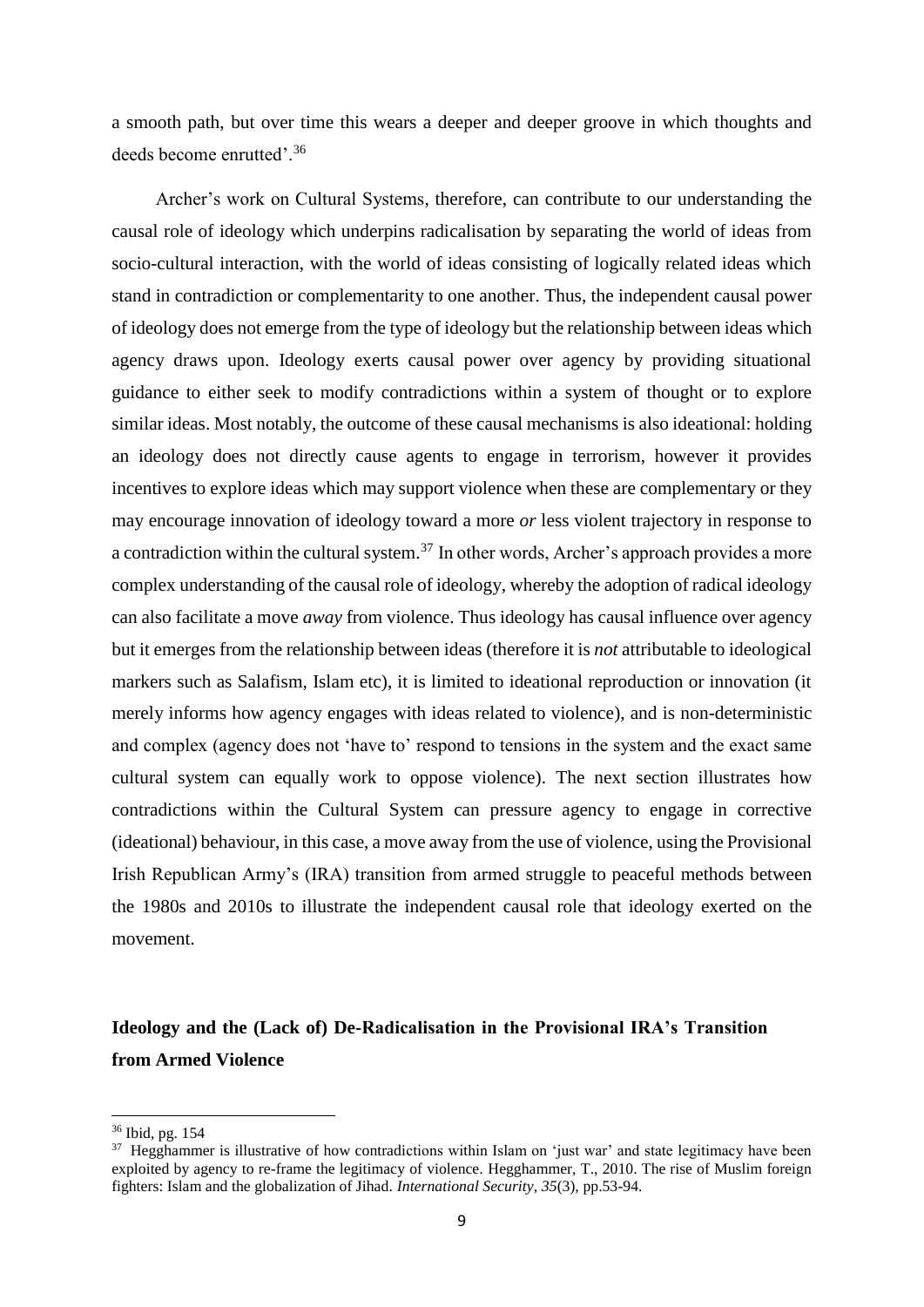The causal role of radical ideology has been most contested regarding the process of de-radicalisation and how this relates to shifts away from engaging in violent action. Deradicalisation refers to an abandonment or softening of ideology which theoretically should also lead to a change in behaviour, specifically a better quality of behavioural change whereby the risk of recidivism is presumably reduced. <sup>38</sup> Such underpinning assumptions can be critiqued as ahistorical, since they do not appear to account for the fact that many non-violent actions can be underpinned by ideologies classed as radical either at the time they were carried out or subsequently. In this, those proponents of radicalisation as a precursor to violence, whether in academic or policy circles, see the role of ideas as unidirectional, with the propensity towards violent action an almost inevitable risk (or vulnerability) flowing from radical ideology. While governments across the world have embraced de-radicalisation programmes, de-radicalisation conceptually and practically has been heavily critiqued, specifically on the causal assumption it holds on the relationship between (abandoning) radical ideology and (abandoning) violent action. <sup>39</sup> In this criticism, scholars often make reference to the Provisional IRA's transition from armed violence from 1998 to illustrate that transitions from violence can be successful without abandoning or changing an ideology. <sup>40</sup> In the literature, the Provisional IRA serves a case exemplar in discrediting the concepts of radicalisation and deradicalisation yet, <sup>41</sup> rather than deriving from ideology possessing no significant causal influence, this criticism reflects the aforementioned conflationary approach of separating cognitive and behavioural radicalisation which limits causal exposition. Subsequently, the Provisional IRA's transition from armed violence represents a suitable case to illustrate how Archer's framework can identify the causal role of ideology in facilitating a shift away from armed violence. The application to the Provisional IRA draws upon fieldwork conducted in Belfast, Northern Ireland in 2013. Fifteen interviews were conducted by the lead author with

<sup>38</sup> Altier, Mary Beth, Christian N. Thoroughgood, and John G. Horgan. "Turning away from terrorism Lessons from psychology, sociology, and criminology." *Journal of Peace Research* 51, no. 5 (2014): 647-661.; Rabasa, Angel, Stacie L. Pettyjohn, Jeremy J. Ghez, and Christopher Boucek. Deradicalizing Islamist Extremists. RAND CORP ARLINGTON VA NATIONAL SECURITY RESEARCH DIV, 2010.

<sup>39</sup> Reinares, F., 2011. Exit from terrorism: A qualitative empirical study on disengagement and deradicalization among members of ETA. *Terrorism and Political Violence*, *23*(5), pp.780-803.; Horgan, J., Altier, M.B., Shortland, N. and Taylor, M., 2017. Walking away: the disengagement and de-radicalization of a violent rightwing extremist. *Behavioral sciences of terrorism and political aggression*, *9*(2), pp.63-77.; Koehler, D., 2016. *Understanding Deradicalization: Methods, tools and programs for countering violent extremism*. Taylor & Francis.

<sup>40</sup> Silke, A., 2011. Disengagement or deradicalization: A look at prison programs for jailed terrorists. *CTC Sentinel*, *4*(1), pp.18-21.

<sup>41</sup> Ferguson, Neil. "Disengaging from terrorism: a Northern Irish experience." Journal for deradicalization 6, no. 1 (2016): 1-28.; Ferguson, Neil, Shaun McDaid, and James W. McAuley. "Social movements, structural violence, and conflict transformation in Northern Ireland: The role of loyalist paramilitaries." Peace and conflict: Journal of peace psychology 24, no. 1 (2018): 19.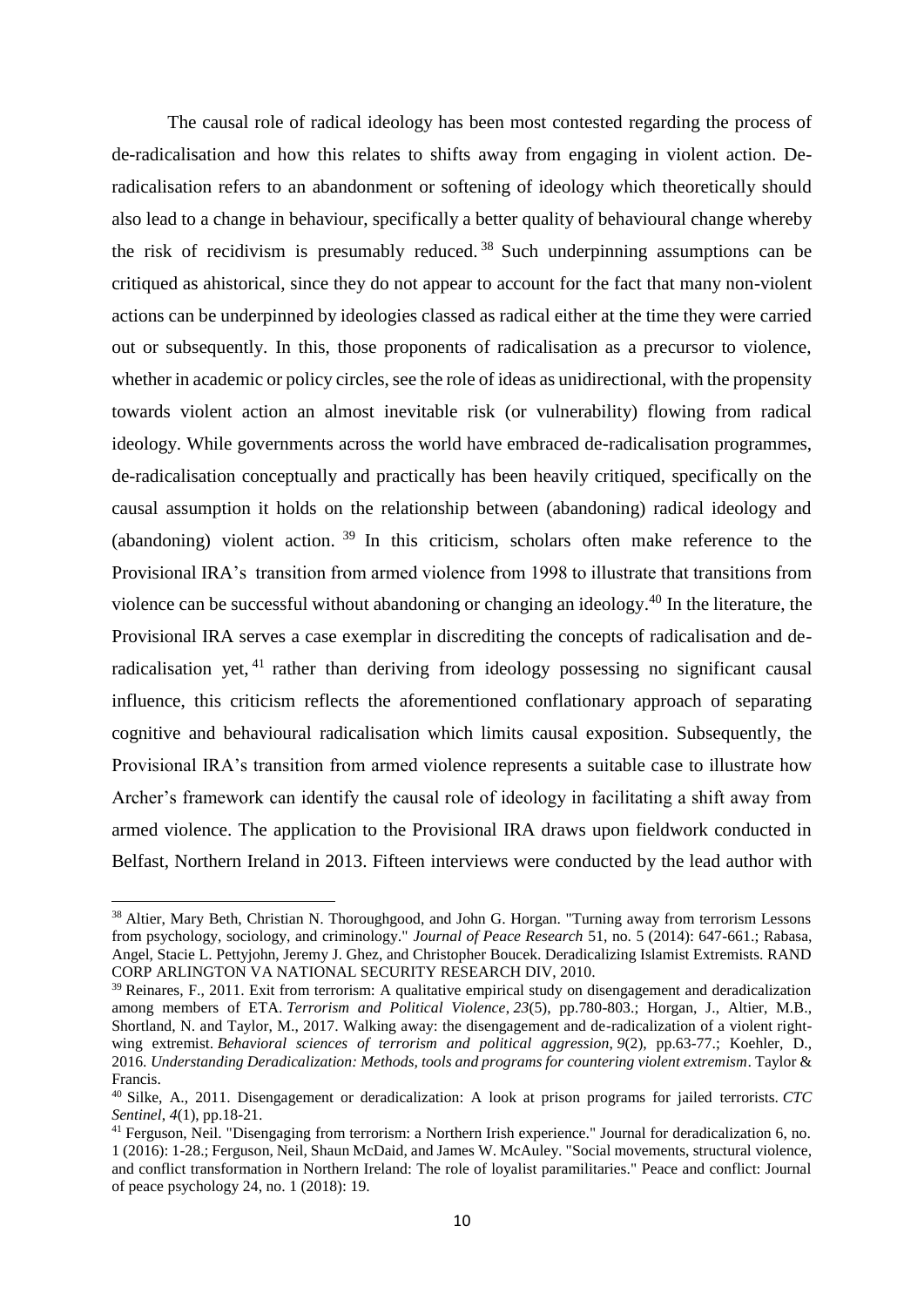Unionist and Republican community workers and former prisoners, including five former members of the Provisional IRA working in conflict transformation, which provided crucial insight into the main contours of debate within this network at the time research was conducted (as confirmed by findings in studies with a larger n).<sup>42</sup> The interview data was transcribed and a thematic analysis conducted.<sup>43</sup> Interview data was triangulated, where necessary, with data in the public domain such as newspaper reports, republican political ephemera, and extant secondary literature. The analysis identified three distinct temporal cycles of cultural morphogenesis concerning the Provisional IRA's approach to the use of violence: 1994-1998; 1998-2005; and 2006-2013.

The Provisional IRA's objective since its emergence in 1969 has been to end the partition of Ireland through armed struggle.<sup>44</sup> Crucially, the movement recognised an inevitable political dimension within this strategy yet traditionally this referred to inter-party negotiations working to a British withdrawal by building pressure through the use of violence.<sup>45</sup> In one of the Provisional IRA's first, and rather unsophisticated, attempts at such a strategy, key activists from the movement met representatives of the British government in 1972, but merely presented a summary of its demands, chief among which was a declaration of a British intent to withdraw from Northern Ireland within three years. Its wider policy on political participation, prior to the 1980s, was based on abstention from all parliamentary systems in Ireland and the UK. The policy of abstentionism was fundamental to the Provisional IRA's use of violence by locating its legitimate use in the political institutions and 1918 election which preceded the partition of Ireland.<sup>46</sup> The ideological roots underpinning the legitimacy of the republican movement to the use of force went back much further (depending on who one asked), but the rebellion of 1916 and the Irish "war of independence" between 1919 and 1921 were both crucial in this respect.<sup>47</sup>

<sup>42</sup> Ibid; Joyce, Carmel, and Orla Lynch. ""Doing Peace": The role of ex-political prisoners in violence prevention initiatives in Northern Ireland." Studies in Conflict & Terrorism 40, no. 12 (2017): 1072-1090.

<sup>43</sup> See for example Braun, Virginia, and Victoria Clarke. "Using thematic analysis in psychology." *Qualitative research in psychology* 3, no. 2 (2006): 77-101; Braun, Virginia, and Victoria Clarke. "Thematic Analysis". In H. Cooper (Ed.) *APA Handbook of Research Methods in Psychology. Vol. 2. Research Design.* Washington DC: American Psychological Association (2012): 57-71.

<sup>44</sup> Bosi, Lorenzo. "Explaining pathways to armed activism in the Provisional Irish Republican Army, 1969–1972." Social Science History 36, no. 3 (2012): 347-390.

<sup>45</sup> Interview, Former Provisional IRA Member 4, Belfast, 3rd September 2013

<sup>46</sup> Smith, Michael Lawrence Rowan. Fighting for Ireland?: the military strategy of the Irish Republican movement. Routledge, 2002.

<sup>47</sup> For discussion see English, Richard, Armed Struggle: The History of the IRA (London: Macmillan, 2003); Morrison. John F., *The origins and rise of dissident Irish republicanism. The role and impact of organisational splits* (New York: Bloomsbury, 2013).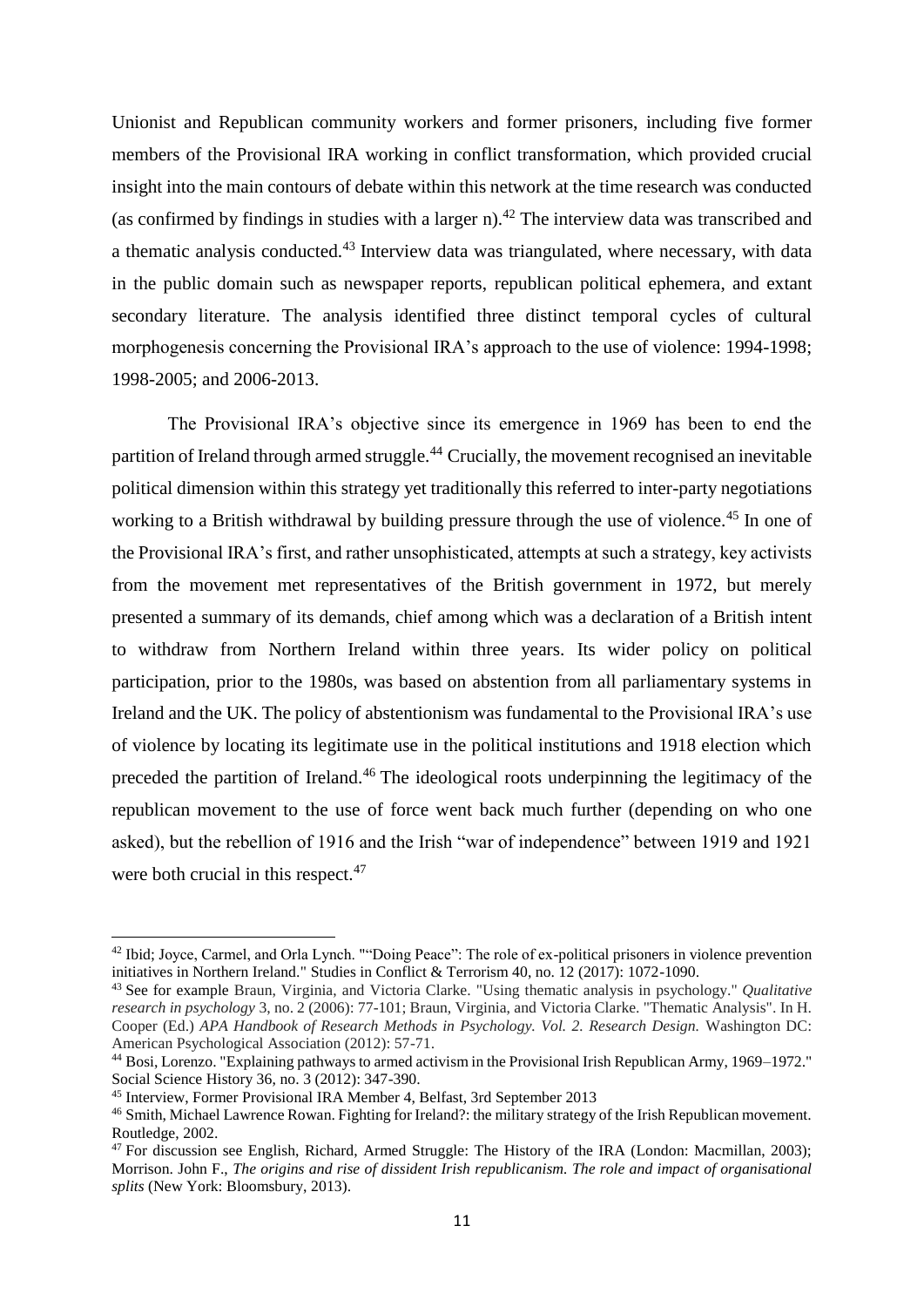The advancement of the Armalite and Ballot Box strategy in 1986 removed the policy of abstention from political institutions in the Republic of Ireland, and scholars view this change in ideology as disrupting the basis for the Provisional IRA's justification of violence.<sup>48</sup> For some, the removal of abstentionism was a deliberate strategy by the elite within the Provisional IRA to push the movement away from armed struggle towards a political route.<sup>49</sup> This process had begun earlier with the increasing politicisation within the republican movement attributable to the convulsive 1980/81 hunger strikes.<sup>50</sup> Indeed, such a process was also in evidence during the 1975 "truce" which saw a dialogue between Provisional IRA leaders and representatives of the British government, and the establishment of Sinn Féin "incident centres" in the heart of their communities. These centres became a nexus for political activity at local level.<sup>51</sup> While the shift away from armed struggle was certainly a project pursued by actors within the movement, the application of Archer's approach emphasises how the adoption of the Armalite and Ballot Box in response to factors such as security force attrition<sup>52</sup> had introduced independent causal forces which shaped how the Provisional IRA engaged ideationally, especially with regard to the ideological position of the armed struggle.

The position of the armed struggle within its wider corpus of thought gradually saw changes in the 1980s that sought to reframe it as a means to an end as opposed to a principle. This shift is more clearly reflected in the adoption of the Armalite and Ballot Box strategy which introduced a contradiction within the movement, whereby the initial equal positioning of the strategies not only brought tensions between which approach to prioritise, specifically where they were not compatible, but it also later introduced the idea of the armed struggle as something to be traded and ceased to achieve other intermediary goals.<sup>53</sup> This contradiction was all the more stark, given the supremacy of the Provisional IRA army council over the

<sup>48</sup> Hannigan, John A. "The Armalite and the ballot box: Dilemmas of strategy and ideology in the Provisional IRA." Social Problems 33, no. 1 (1985): 31-40.

<sup>49</sup> Moloney, Ed. A Secret History of the IRA. WW Norton & Company, 2003.

<sup>50</sup> Frampton, Martyn. *The long march: the political strategy of Sinn Féin, 1981-2007*. Basingstoke: Palgrave Macmillan, (2008).

<sup>51</sup> McDaid, Shaun. *Template for Peace: Northern Ireland, 1972-75* (Manchester: Manchester University Press, 2013): 171.

<sup>52</sup> See for instance Alonso, Rogelio. *The IRA and armed struggle*. Abingdon: Routledge, 2007. Such external factors have already been shown to be overestimated in explaining the IRA's transition to peaceful methods. See Tonge, Jonathan, Peter Shirlow, and James McAuley. "So why did the guns fall silent? How interplay, not stalemate, explains the Northern Ireland peace process." *Irish Political Studies* 26.1 (2011): 1-18.

<sup>&</sup>lt;sup>53</sup> Hannigan, John A. "The armalite and the ballot box: Dilemmas of strategy and ideology in the Provisional IRA." Social Problems 33, no. 1 (1985): 31-40.; Berti, Benedetta, and Ariel Heifetz Knobel. "Reframing War to Make Peace in Northern Ireland: IRA Internal Consensus-Building for Peace and Disarmament." IJCER 3 (2015): 53.; Interview, Former Provisional IRA Member 4, Belfast, 3rd September 2013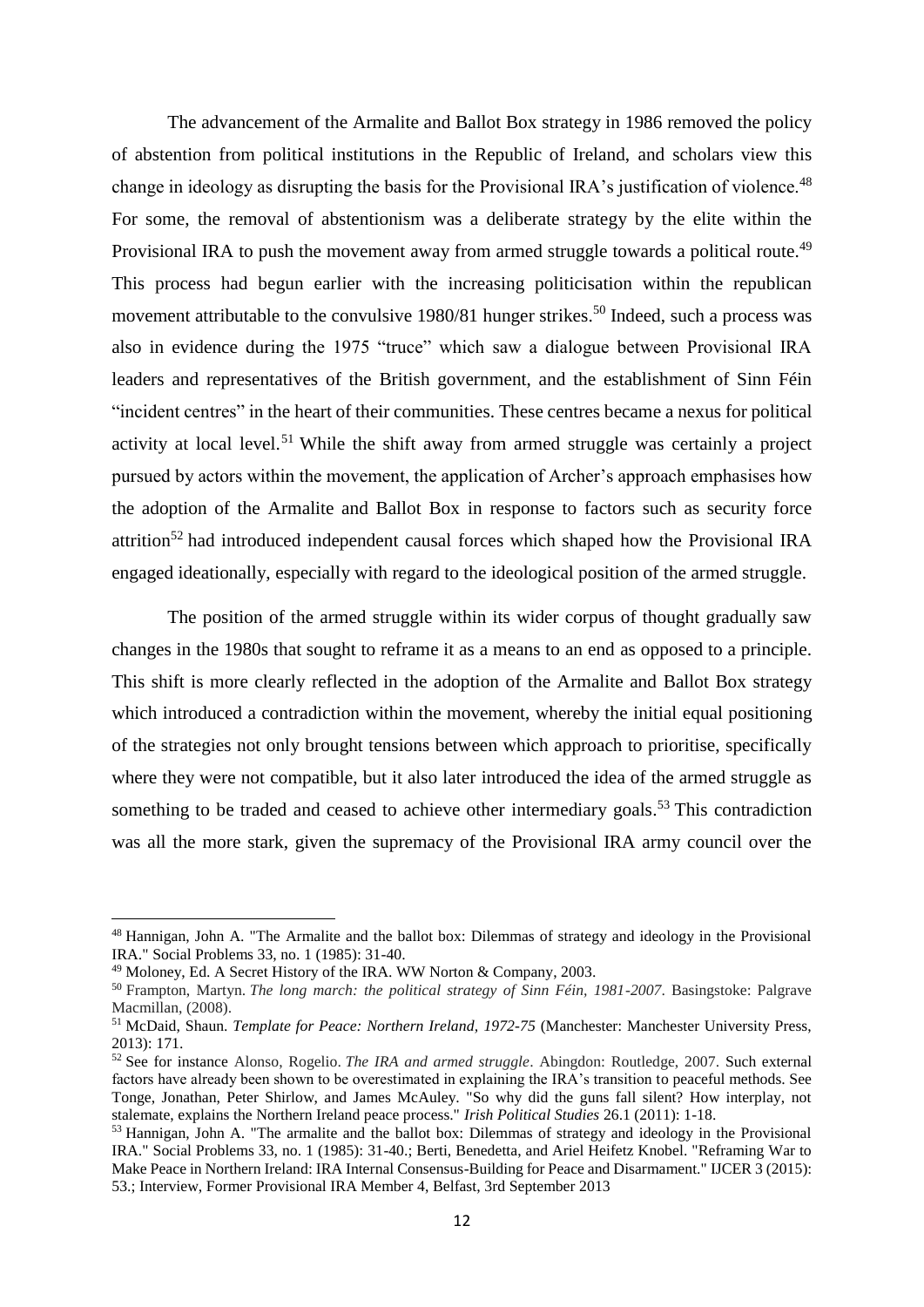political wing in the republican hierarchy. <sup>54</sup> Subsequently, strategies of concealing contradictions were less likely to be effective in the long-term and therefore there was a push toward synthesis (and morphogenesis), yet due to the interests of the leadership this synthesis was toward changing armed violence to be more compatible with the political dimension rather than the other way around. Three cycles of cultural morphogenesis can be identified that were instigated through the internalisation of the Armalite and Ballot Box strategy. Several scholars have noted the contradictory nature of the Armalite and the Ballot Box strategy, specifically how it placed constraints on the Provisional IRA's use of violence as the movement sought to implement the strategy.<sup>55</sup> The contradictory elements within this ideological innovation which were introduced and mostly accepted by the Provisional IRA forced members to confront it, specifically where the tensions become more apparent when violence affected electoral success and electoral participation diverted and limited military operations.<sup>56</sup> Over the course of the Provisional IRA's disengagement until today, attempts to reconcile this contradiction through synthesise has prompted ideational change, specifically on how the movement constructs the armed struggle.

In the first cycle, armed struggle was reframed from the primary means of achieving the movement's objectives to placing it on equal footing with a political approach, and then as something to trade to achieve intermediary goals (i.e. the 1994 ceasefire which was announced to facilitate negotiations). Internal dialogue within the Provisional IRA prior to its disengagement emerged which sought to emphasise the re-framing of armed struggle – thus it was not the sole way to achieving the movement's objectives, however it could be used and ceased for tactical gain to facilitate achieving the objectives through other (political) means.

*I was doing a lot of travelling…[and] he was very opposed to the cessation of the armed struggle. We'd be [in the car] from Cork to Belfast, and we would have talked about nothing else, and there would have been screaming matches. It was not always comradely and 'let me hear your opinion', it was screaming: 'are you* 

<sup>54</sup> O'Brien, Brendan. *The long war: the IRA & Sinn Fein from armed struggle to peace talks*. Dublin: O'Brien Press, 1995: 11.

<sup>55</sup> Hannigan, John A. "The armalite and the ballot box: Dilemmas of strategy and ideology in the Provisional IRA." Social Problems 33, no. 1 (1985): 31-40.; Shirlow, Peter, and Mark McGovern. "Language, discourse and dialogue: Sinn Fein and the Irish peace process." Political Geography 17, no. 2 (1998): 171-186.; Tonge, Jonathan. "Sinn Féin and 'new republicanism'in Belfast." Space and Polity 10, no. 2 (2006): 135-147.

<sup>56</sup> Neumann, Peter R. "The bullet and the ballot box: The case of the IRA." The Journal of Strategic Studies 28, no. 6 (2005): 941-975.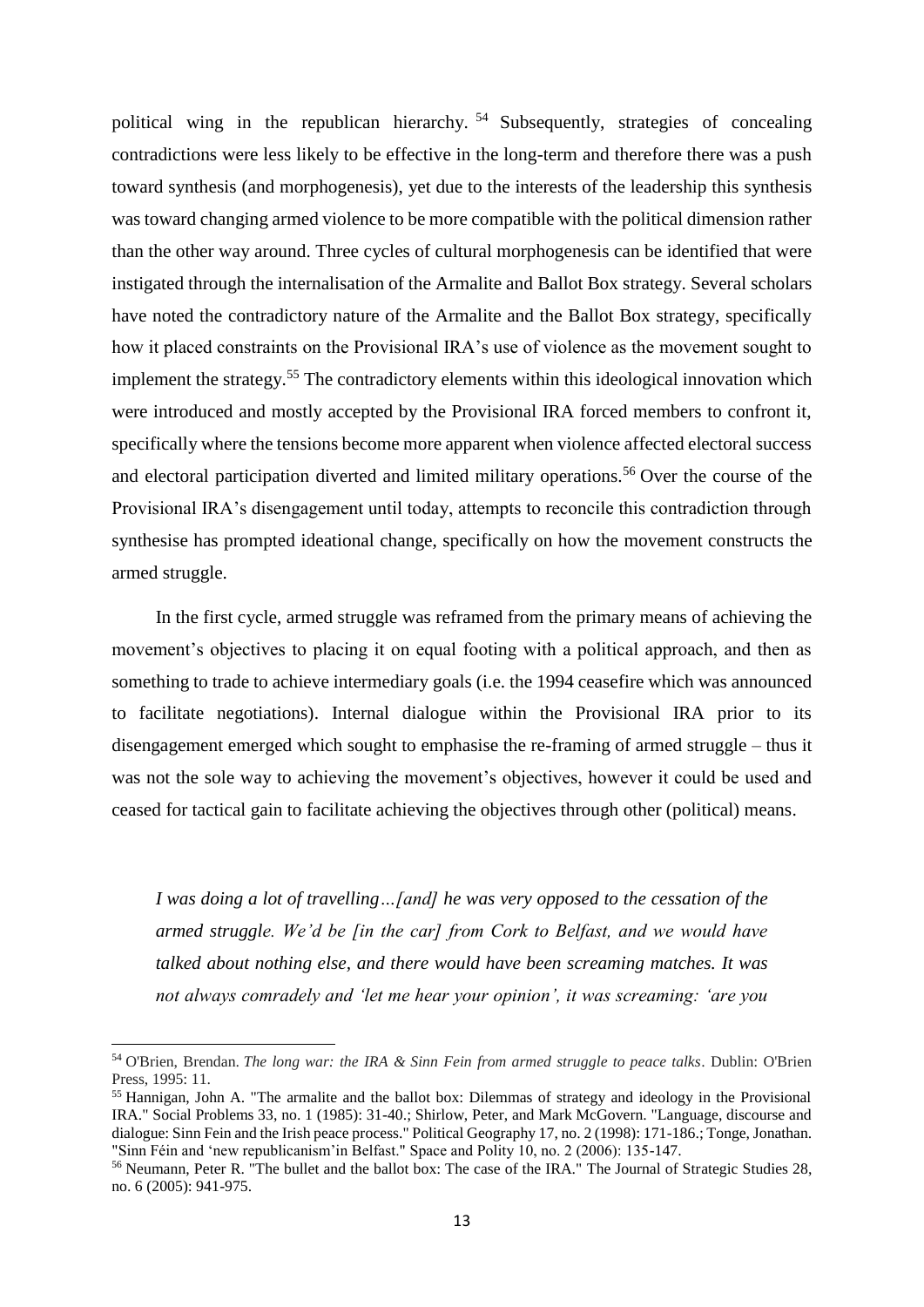*stupid! Think it through, think it through, it's not about the armed struggle, it's about the objective and how best to get there.' And once you have that in your head, it opens the possibilities: this is the best way forward, and nobody is going to die.<sup>57</sup>*

In the second cycle (1998-2005), the success of the 1998 Good Friday Agreement and the commitment to the Provisional IRA decommissioning its weaponry accentuated the tensions between a commitment to armed struggle and participation in political institutions. Firstly, the framing of armed struggle as a tactic to be traded for intermediary goals logically extended in its applicability to other areas of the armed struggle. Thus in the first cycle violence ceased to facilitate negotiations to pursue the political dimension of the strategy and this same logic is applied to justifying decommissioning the Provisional IRA's weaponry and fully embracing the political dimension.

*I suppose it was the same as with armed struggle. You would use your weapons in armed struggle for political gain, and I suppose the further you moved away from the ceasefire and that stuff, your engaged in negotiations and the institutions are up and down and stuff. But I think over time people began to internalise that argument. Armed struggle. It's a tactic. Weaponry, it's a part of the armed struggle, it's a tactic, and you make more advances using your weapons this way, and I think that's what it was about.<sup>58</sup>*

While the reframing of armed struggle as a means to achieving political ends was pursued to address the tensions between mutually pursuing armed struggle and the political approach, armed struggle throughout the second cycle still held an important role and therefore both were contingent on the other, especially insofar as the credibility of the movement largely derived from its prior adherence and application of the armed struggle.<sup>59</sup> Consequently, conditionality was introduced into the Provisional IRA's legitimisation of armed struggle, which allowed the Provisional IRA to maintain support for its use of violence in the past while

<sup>&</sup>lt;sup>57</sup> Interview, Former Provisional IRA Member 5, Belfast, 3rd September 2013

<sup>58</sup> Interview, Former Provisional IRA Member 3, Belfast, 3rd September 2013

<sup>&</sup>lt;sup>59</sup> Ashe, Fidelma. "From paramilitaries to peacemakers: The gender dynamics of community-based restorative justice in Northern Ireland." The British Journal of Politics and International Relations 11, no. 2 (2009): 298-314.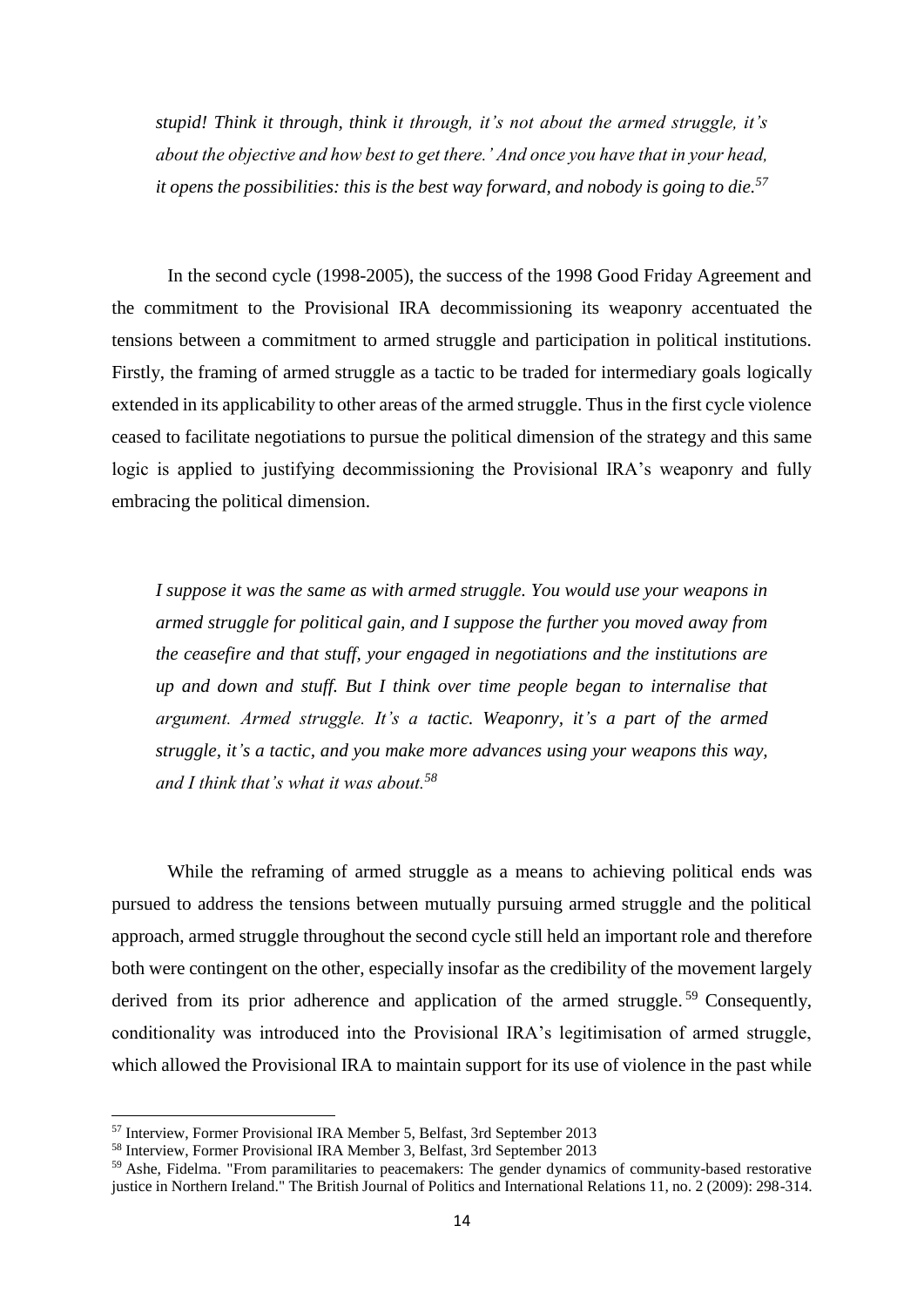justifying (and opposing) violence in the present. Conditionality was introduced by amplifying the social conditions in Northern Ireland during the 1960s Civil Rights campaign as the main driver and legitimiser of violence. Although these social conditions were broadly addressed two decades prior to the Provisional IRA's disengagement and were not the sole driver of Provisional IRA violence,<sup>60</sup> the use of violence was in part retrospectively linked to addressing these conditions of inequality and discrimination between Nationalist and Unionist communities in Northern Ireland, and also to what was regarded as the oppressive actions of the security forces during the periods of most intense violence, in order to address ideological tensions.

*The thing young people throw back at you is 'you done it, you fought the Brits and you did this and you did that'. And I say, 'yep, in them circumstances, where I was growing up, the influences, the politics of the day and all of that stuff, that all influenced me to respond in a certain way'. The next big question is, 'would you go back to it?' 'If I lived in the circumstances then, I would go back to it because it is justified, because nobody has the right to treat me or my family like a secondclass citizen'..[p] nobody has right to deny me a job or treat me like dirt like the Orange Order or the Unionists did, and nobody again will, because what we've*  done is stop that, we have cut that off. Didn't achieve a united Ireland. Still not *going to stop trying to achieve that, but it stopped that happening again….we have created a level playing field to talk.<sup>61</sup>*

The use of temporal conditionality to address the tensions emanating from the Armalite and Ballot Box strategy (and its consequences) also encouraged further synthesis in the third cycle (2006-2013). In this period the Provisional IRA were officially disbanded however many of its (former) members were engaged in conflict transformation activities with young people. Differences in generational experience,

 $60$  This argument can be seen in e.g, Lee, J.J, Ireland 1912-85: Politics and Society (Cambridge: Cambridge University Press, 1989): 431; McCleery, Martin, *Operation Demetrius and its Aftermath: A New History of the Use of Internment without Trial in Northern Ireland 1971-75* (Manchester: Manchester University Press, 2015): 71. That is not to say, however, that there were no residual human rights issues over-and above the original civil rights demands, particularly concerning security legislation. See e.g. O'Leary, Brendan, *A Treatise on Northern Ireland. Volume I: Colonialism* (Oxford: Oxford University Press, 2019): 100.

<sup>61</sup> Interview, Former Provisional IRA Member 4, Belfast, 3rd September 2013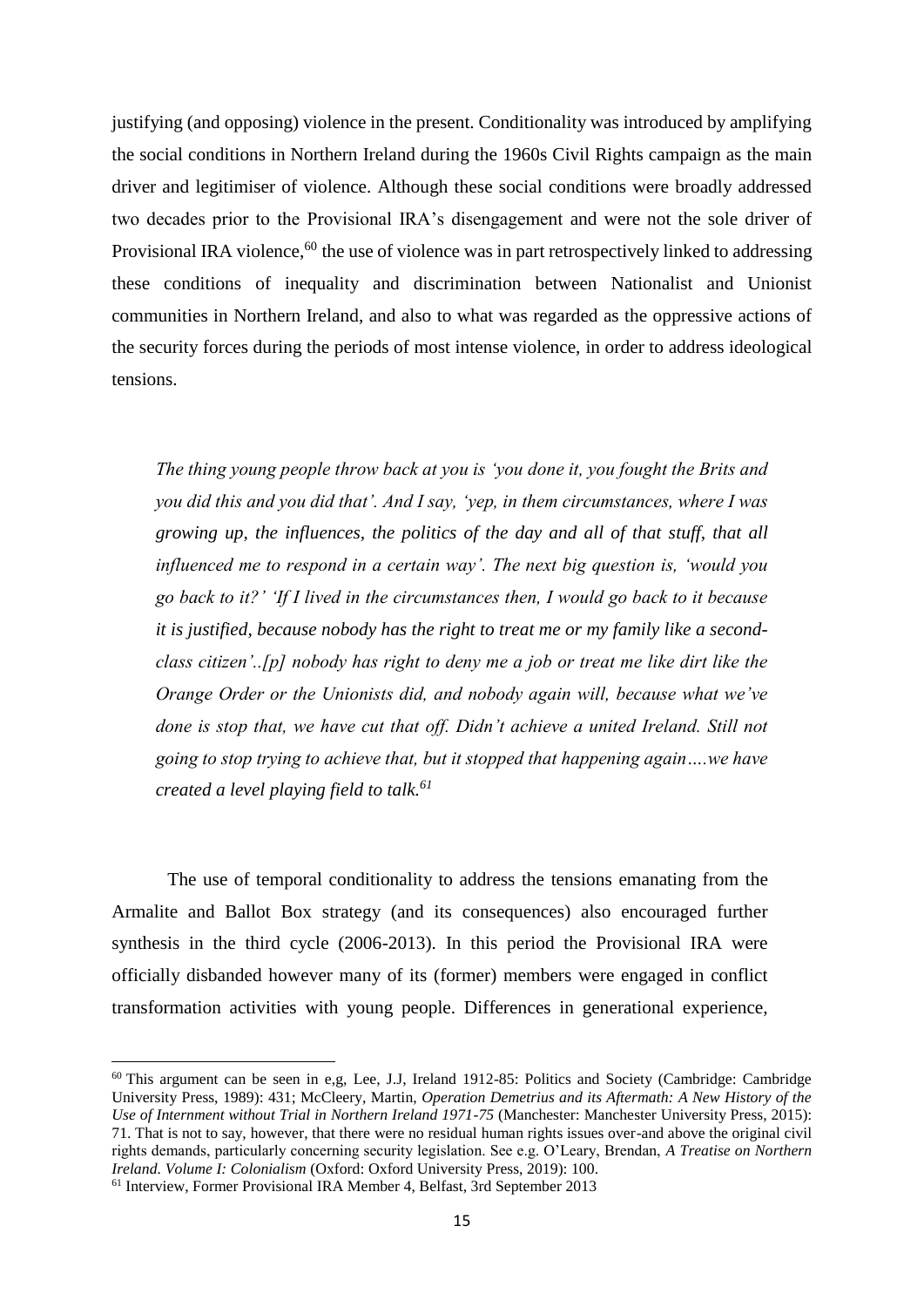where young people are attracted to armed Republicanism but have no experience of the Troubles, especially the social conditions that sparked the Troubles, accentuates remaining ideological contradictions. Specifically, the conditionality of violence inadvertently presented past violence as glamorous due in part to its necessity for former Provisional IRA members to maintain credibility. While not a member of the Provisional IRA, one Republican former combatant involved in conflict transformation and working with youth highlighted the tension between how Republicans discussed violence in the present and violence in the past:

*Some young people do believe they've missed out on the conflict, for whatever reason. Part of that is we have recognised that the way we talk about the past in some social setting, you are talking about things and you make it sound adventurous, you make it sound fun and stuff like that. So young people are getting this image in their head that it is some sort of adventure. … I don't think [former combatants] realise, and we didn't realise it when you were talking about the past that you were talking about it in a way that made it sound adventurous, which especially to young men would have been attractive.<sup>62</sup>*

Former combatant engagement with youth through conflict transformation initiatives highlighted continuing tensions between an armed approach and political approach despite corrective attempts in the second cycle. Corrective measures introduced a temporal dimension to violence which was reproduced by a number of Provisional IRA members, as illustrated by the following quote on the use of violence today: "We are not saying we feel all sorry and guilty…I'm quite proud of the role I played in the conflict, but what I am saying is, armed conflict has to be, it *has* to be a last resort". <sup>63</sup> In response to the ideational tensions re-asserting themselves, a third cycle of synthesis can be identified which builds upon the temporal conditional dimension introduced in the second cycle, but which attempts to de-glamourise past violence without apologising or de-legitimising past violence. As one republican put it:

 $62$  Interview, former INLA member,  $26<sup>th</sup>$  August 2013

<sup>63</sup> Interview, Former Provisional IRA Member 4, Belfast, 3rd September 2013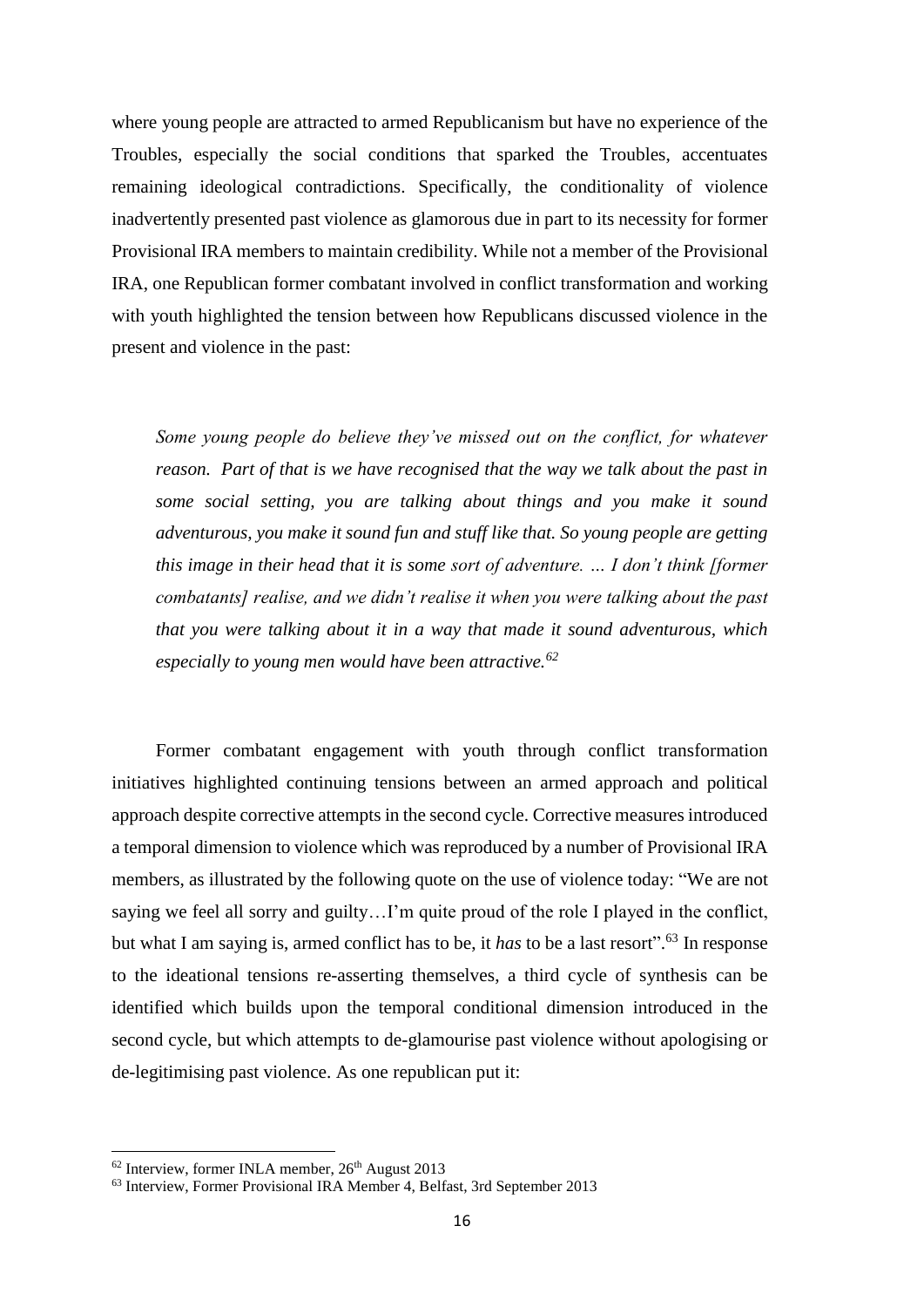*When we recognised that that was part of the images that we were putting in people's heads, along with the Ulster Defence Association over in the west Shankill area, in Highfield, we got involved in a project that brought young people from their community and our community. And we brought them into the prison…and stuff like that, and we sat with them beforehand. We had meetings, workshops, and all we would have talked about was the impact that prison had on you, the bad times in prison, the impact it had on your family - what it did to your family, and stuff like that. Try to counterbalance the narrative that we had been giving.<sup>64</sup>*

One former Provisional IRA member provided in detail the ways in which they seek to de-glamourise violence and time in prison.<sup>65</sup> The de-glamourisation of past violence and prison features extensively in a programme targeted at school children which features former combatants highlighting life in prisons, and while these interventions involve former combatants from a range of organisations, this re-framing of violence features particularly within the Provisional IRA narrative. <sup>66</sup> The shift in narrative is broadly accepted as having occurred however the significant point for the article is these changes were causally shaped in response to tensions between the temporal conditional framing, which emerged as a corrective measure to contradictions between the Armalite and Ballot Box strategy.

The Provisional IRA's transition from armed violence was discussed to illustrate Archer's theory on the causal role of ideas in relation to radicalisation and deradicalisation. The morphogenesis of the Provisional IRA's ideology (specifically, its ideas related to armed struggle) surrounding its transition from armed violence was shaped by contradictions and tensions within the Cultural System, resulting in at least three notable attempts at synthesis. The formulation and acceptance of the Armalite and Ballot Box strategy into the Provisional IRA's ideological corpus introduced a contradiction which prompted several notable attempts to address it over three decades.

 $64$  Interview, Former Irish National Liberation Army member, Belfast,  $26<sup>th</sup>$  August 2013

<sup>&</sup>lt;sup>65</sup> See Clubb, Gordon. Social movement de-radicalisation and the decline of terrorism: the morphogenesis of the Irish Republican movement. Routledge, 2016.

<sup>&</sup>lt;sup>66</sup> Emerson, Lesley. "Conflict, transition and education for 'political generosity': learning from the experience of ex-combatants in Northern Ireland." Journal of Peace Education 9, no. 3 (2012): 277-295.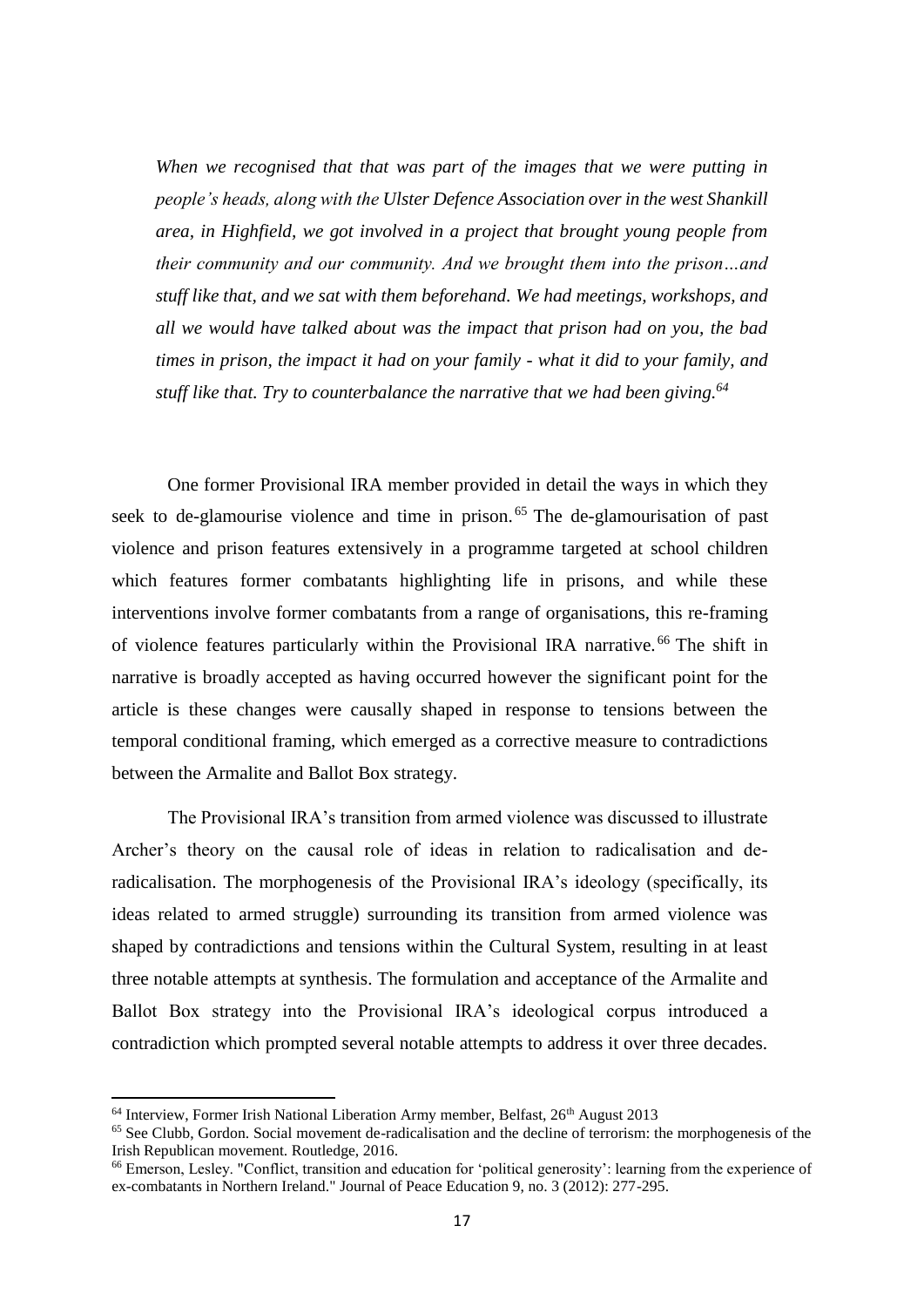Crucially, the manner in which it is addressed – through repositioning armed struggle as a tactic to trade off for intermediary goals and reframing its legitimacy in terms of temporal conditionality – had a knock-on effect which incentivised further synthesis towards de-glamourising violence (at least for former combatants engaging youth in conflict transformation).

The Provisional IRA's disengagement is often shown to reflect the weaknesses with concepts of radicalisation and de-radicalisation however the paper would contend this is because these concepts have tended to conflate the adoption and abandonment of ideology (thus conflating the process with identity, for one). Instead, the application of Archer to the Provisional IRA highlights how the causal role of ideology relates to the (contradictory) relationship between ideas which may encourage ideational change, gradually diminishing the salience of armed struggle within the movement. While the paper is not claiming these ideational changes are the main reasons why the Provisional IRA successfully disengaged, the case does indicate a causal role for ideas within the process of disengagement which existing uses of concepts of radicalisation and deradicalisation do not capture.

#### **Conclusion**

Academic and policy-makers speak past one another on radicalisation and the relationship between radical ideology and terrorism. The lack of a consistent empirical causal relationship between the two has led to much scepticism on focusing on radical ideology and attempts to give ideology greater attention have had limited success in identifying its independent causal role without conflating this with agency. The main objective of this article has been to argue that critical realist ontology and analytical dualism enables the identification of the causal mechanisms which give radicalisation meaning insofar as the holding of radical ideas can shape (ideas associated with) behaviour but in a limited and non-deterministic manner. The approach advocated here moves away from the cognitive-behavioural radicalisation framework as both of these dimensions are properties of agency which obfuscates the independent causal properties of structure and culture on these processes. Instead, the article distinguishes between the cultural system (the relationship between ideas) and agency (cognitive and behavioural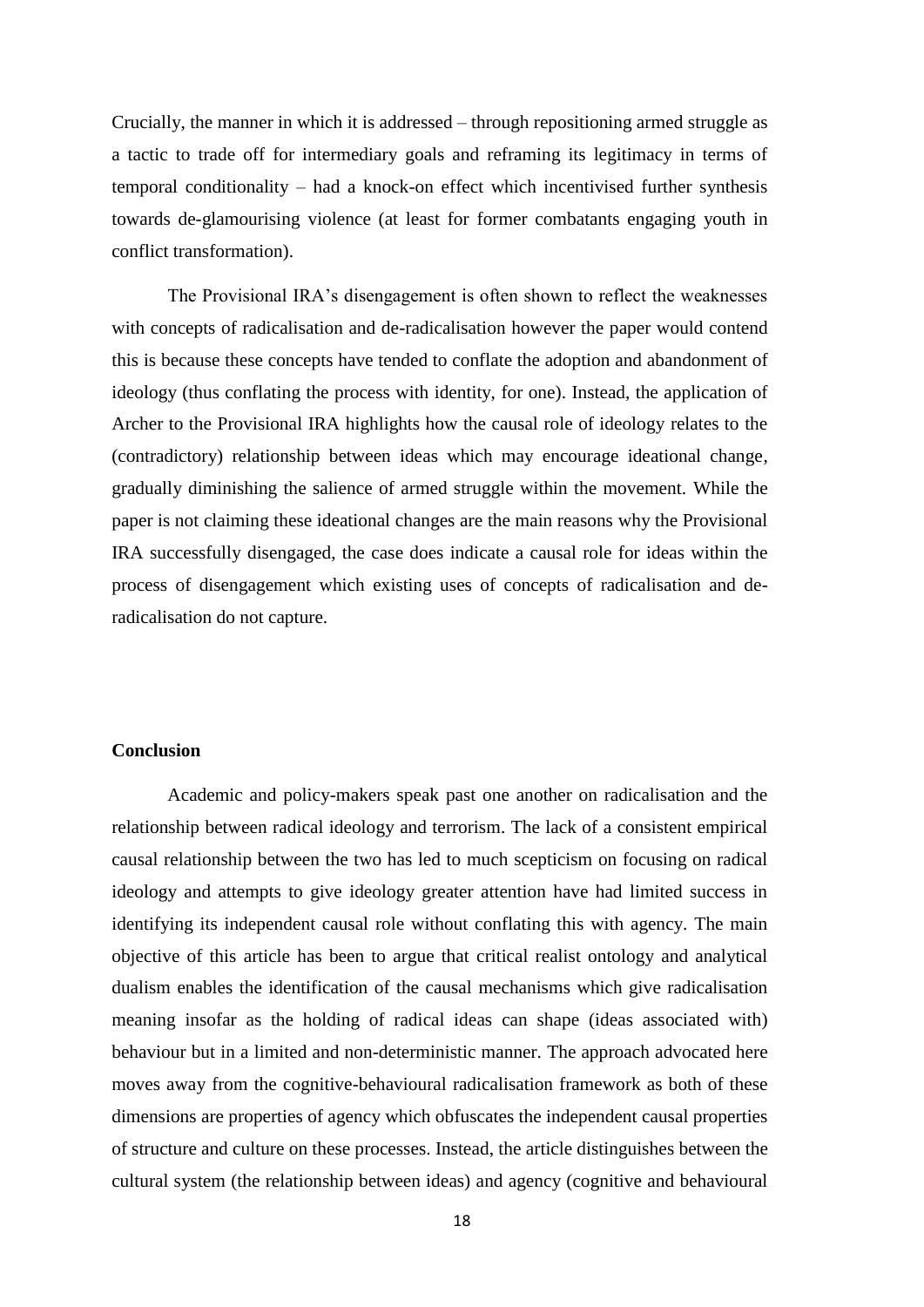radicalisation) and argues that the causal powers of radical ideology emerge from how the cultural system exerts an influence upon agency. To that end the approach developed here is complementary to existing approaches, given how cognitive and behavioural elements are situated within socio-cultural interaction and are shaped by the Cultural System.

The concepts of radicalisation and de-radicalisation are fundamentally based on the assumption of a causal relationship between ideas and behaviour yet is precisely on these grounds it has been most strongly critiqued. The application of Archer provides a theoretical basis for the existence of a relationship yet how this causal role manifests is starkly different from how it has been understood regarding radicalisation and deradicalisation. Specifically, the article has contended that radical ideology – where there are contradictions and complementarities within the system adhered to – may exercise causal influence over how agency reproduce or transform ideas over time. Whether this translates into engagement in terrorism or disengagement from terrorism is a matter of socio-cultural interaction. However, ideational behavioural change is likely to affect the type of behaviour typically understood in relation to radicalisation and de-radicalisation. Nevertheless, the consequence of the article's argument for interventions which seek to challenge radicalisation is to highlight that efforts at challenging ideology to facilitate behavioural change are likely to be frustrated, unpredictable and only observable over longer periods of time.

Archer's approach was applied to the Provisional IRA's transition away from armed violence to demonstrate that, even in the case used to illustrate the conceptual problems with radicalisation and de-radicalisation, ideology exerted an independent causal role on the movement's behaviour. Of course, the article does not claim that this accounts solely or predominantly for the Provisional IRA's transition – arguably it is a manifestation of the move towards a political direction the leadership were pushing the movement. There was also a wider reframing of what Republicanism meant which also justified the move away from violence. A good example of this was Martin McGuinness's 2010 speech commemorating the hunger strikers who "set the moral compass" for Republicans to aspire to. The objectives of the republican movement were repackaged as "being about a better Ireland, a reunited Ireland, a new inclusive society and a new national Republic based on equality, freedom and justice" which required the use of strategy and tactics "suitable and workable to the 21st century" to achieve "the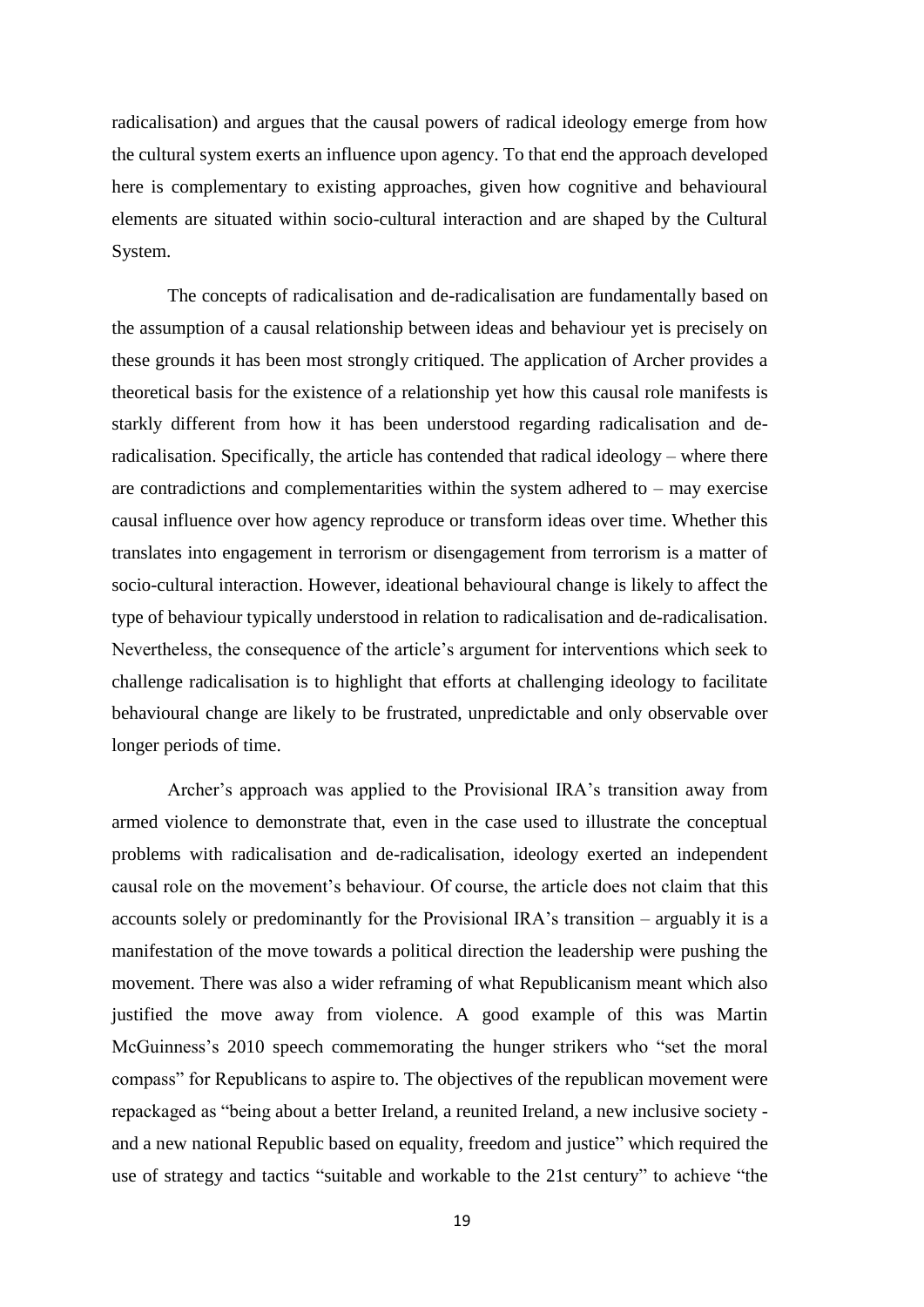Irish Republic that our comrades sacrificed their liberty and lives for in the H-Blocks 29 years ago."<sup>67</sup> However naïve or historically accurate this was, there is no doubt this reframing played a prominent part in providing a rationale for the transition from violence to politics. <sup>68</sup> However it was the introduction of a contradiction through the Armalite and Ballot Box strategy which facilitated this wider shift ideologically by challenging the movement to address the position of armed struggle through ideational innovation. While these ideational changes cannot be characterised as de-radicalisation in the conventional sense, they challenge the assumption that ideological abandonment is always the preference for a reduced risk of recidivism insofar as the systemic pressures gradually facilitated Provisional IRA members to adopt a softer position on armed struggle while still maintaining a degree of consistency. Although the empirical points presented in this article are not necessarily new, the article's original contribution is to emphasise how the Provisional IRA's ideology, however ill-defined or superficially engaged with, exerted a causal influence over the movement's treatment of armed struggle over the course of its transition.

The aim of the article has been to provide a theoretical basis for the concepts of radicalisation and de-radicalisation insofar as their utility is dependent upon an existence of a causal relationship between ideas and behaviour. While the critical realist approach illustrated in the article differs significantly from how this causal relationship is traditionally understood within these concepts, it provides the basis for identifying the causal role of ideology which is more consistent with their acceptance of causal complexity. For example, studies have highlighted how ideology may or may not have a causal role in causing terrorism alongside a multitude of factors yet this form of descriptive causality does not sufficiently account for the causal mechanisms that could justify ascribing such a significant role to ideology, particularly given its problematic baggage. While a critical realist approach is much clearer in identifying the causal mechanisms of ideology independently from agency, it also sets out a limited role for ideology and a potentially limiting role for ideological intervention. From this perspective, the direct relationship between ideology and behaviour is called into

<sup>67</sup> McGuinness, Martin, "The spirit and legacy of 1981 continues to inspire", *An Phoblacht* [The Republic], 27 August 2010. Available at: [https://www.anphoblacht.com/contents/229,](https://www.anphoblacht.com/contents/229)

<sup>&</sup>lt;sup>68</sup> The tactical nature of this positioning was highlighted, following the later publication of comments by former Sinn Féin leader Gerry Adams about the use of the equality strategy to "break" unionism. See *Impartial Reporter*, 24 November 2014.